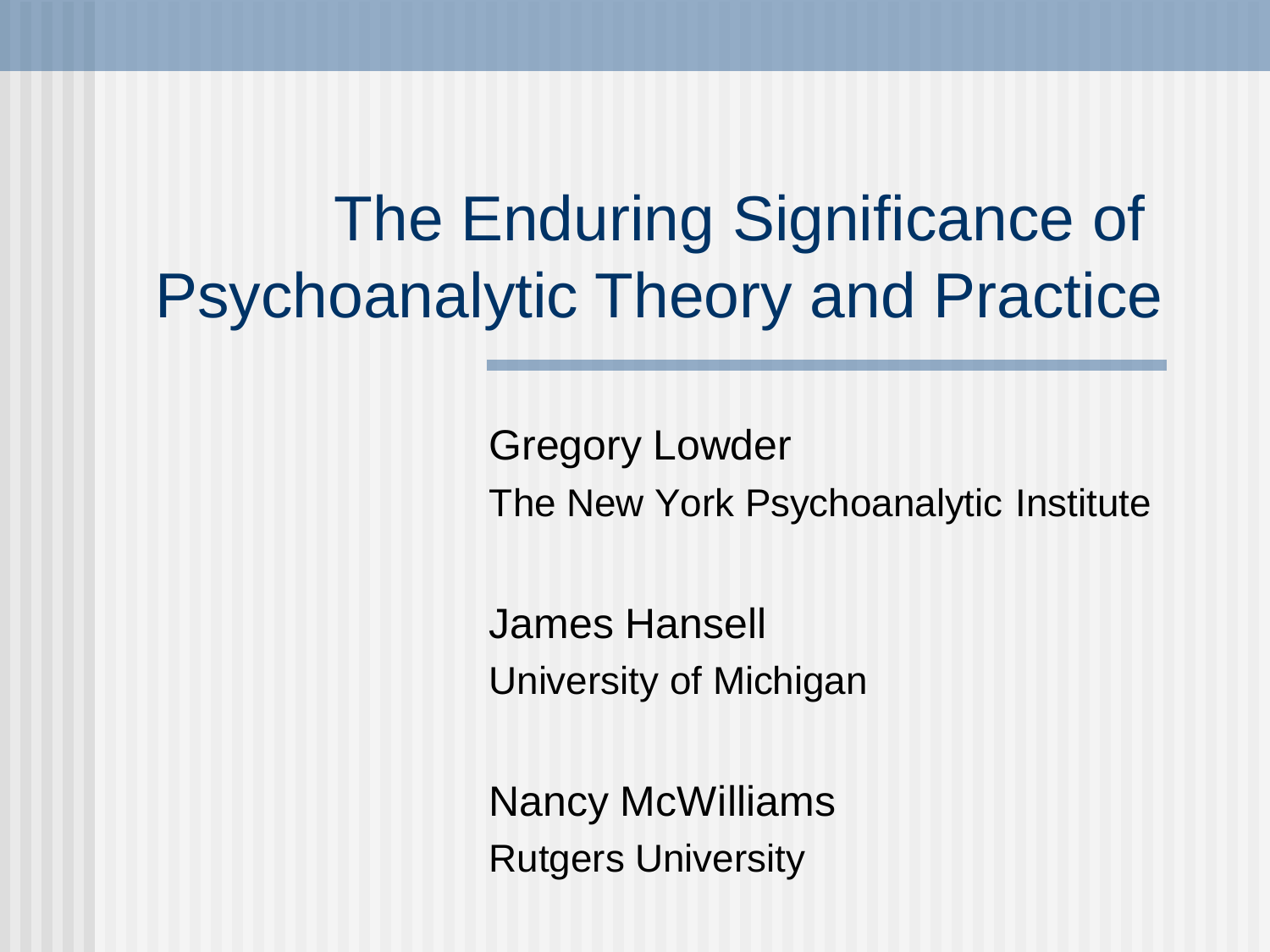#### **There is much current misunderstanding about contemporary psychoanalytic theory:**

- As a general theory of the mind
- As a theory of psychopathology
- As a theory of social and group phenomena
- As the basis for psychotherapeutic treatments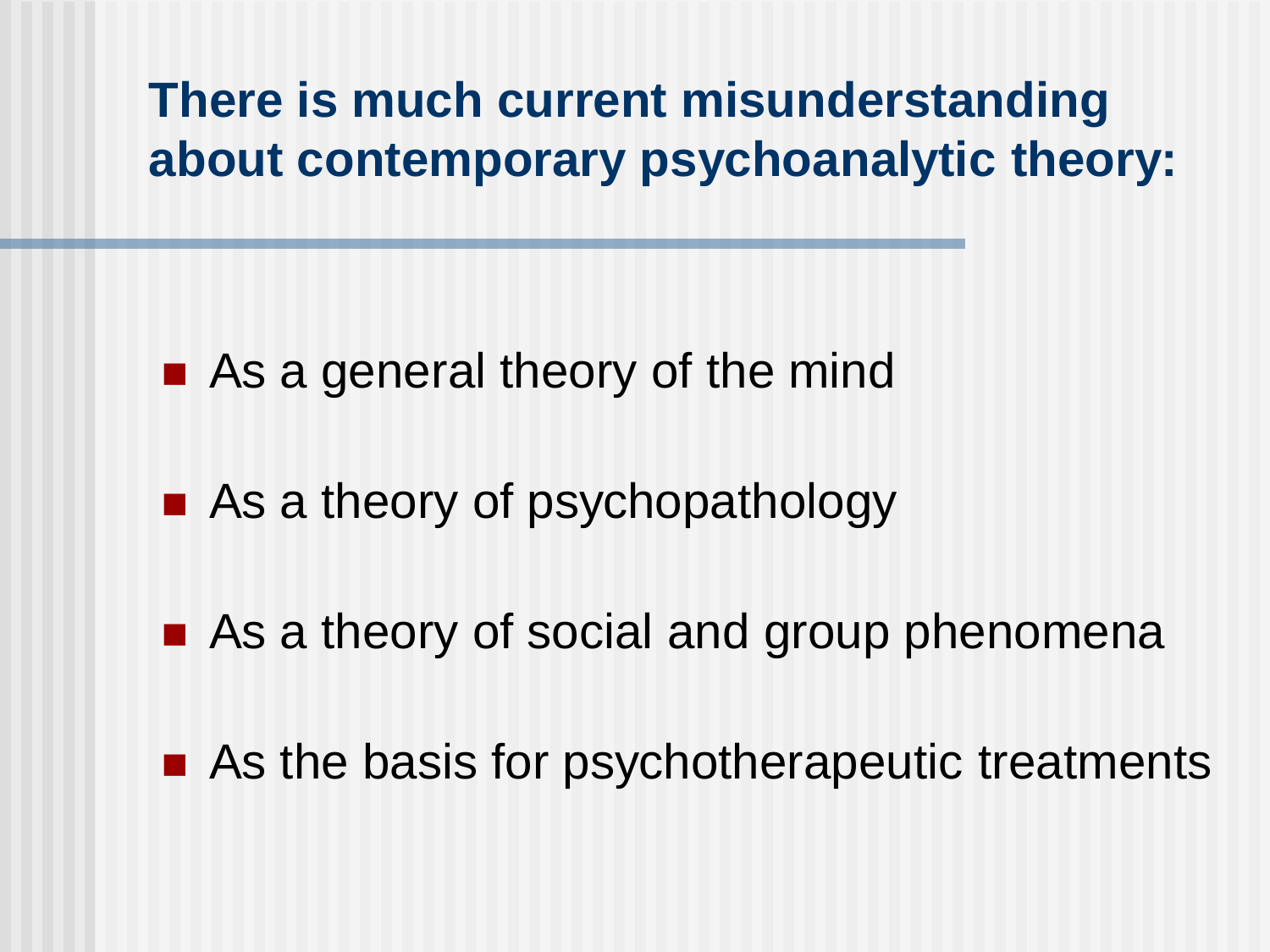Newsweek - March 27 2006 Cover story: "Freud in Our Midst"



- **Psychoanalysis permeates our culture**
- 2006 poll shows that 18% of Americans have been in talk therapy
- Terms such as "passive-aggressive," "anal," and "Freudian slip" are widely used
- **The influence of sexual and aggressive** impulses is widespread, and conflict and ambivalence are ubiquitous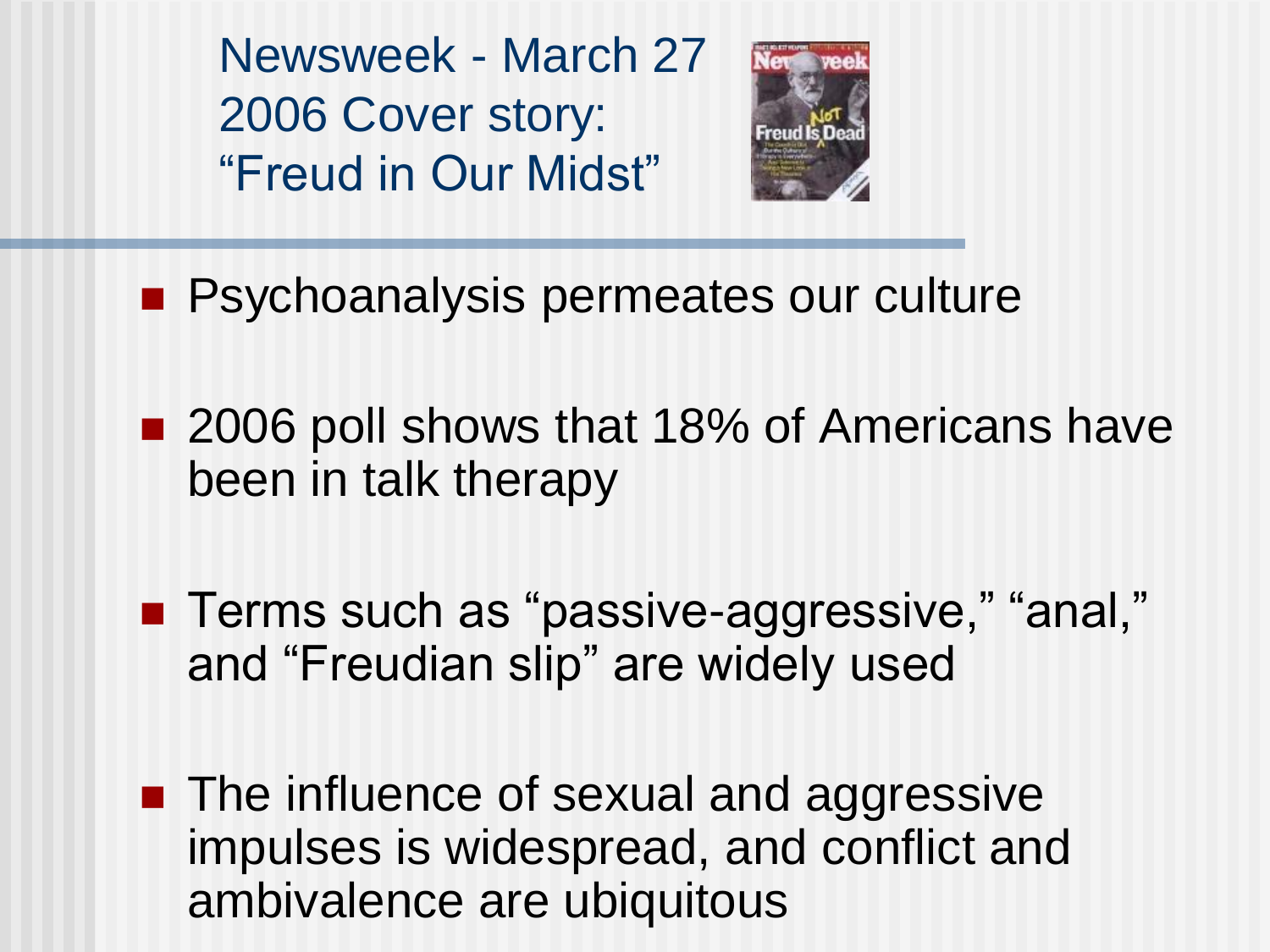Psychoanalytic/Psychodynamic Empirical Treatment Research

There is substantial research that supports psychoanalytic theory and treatment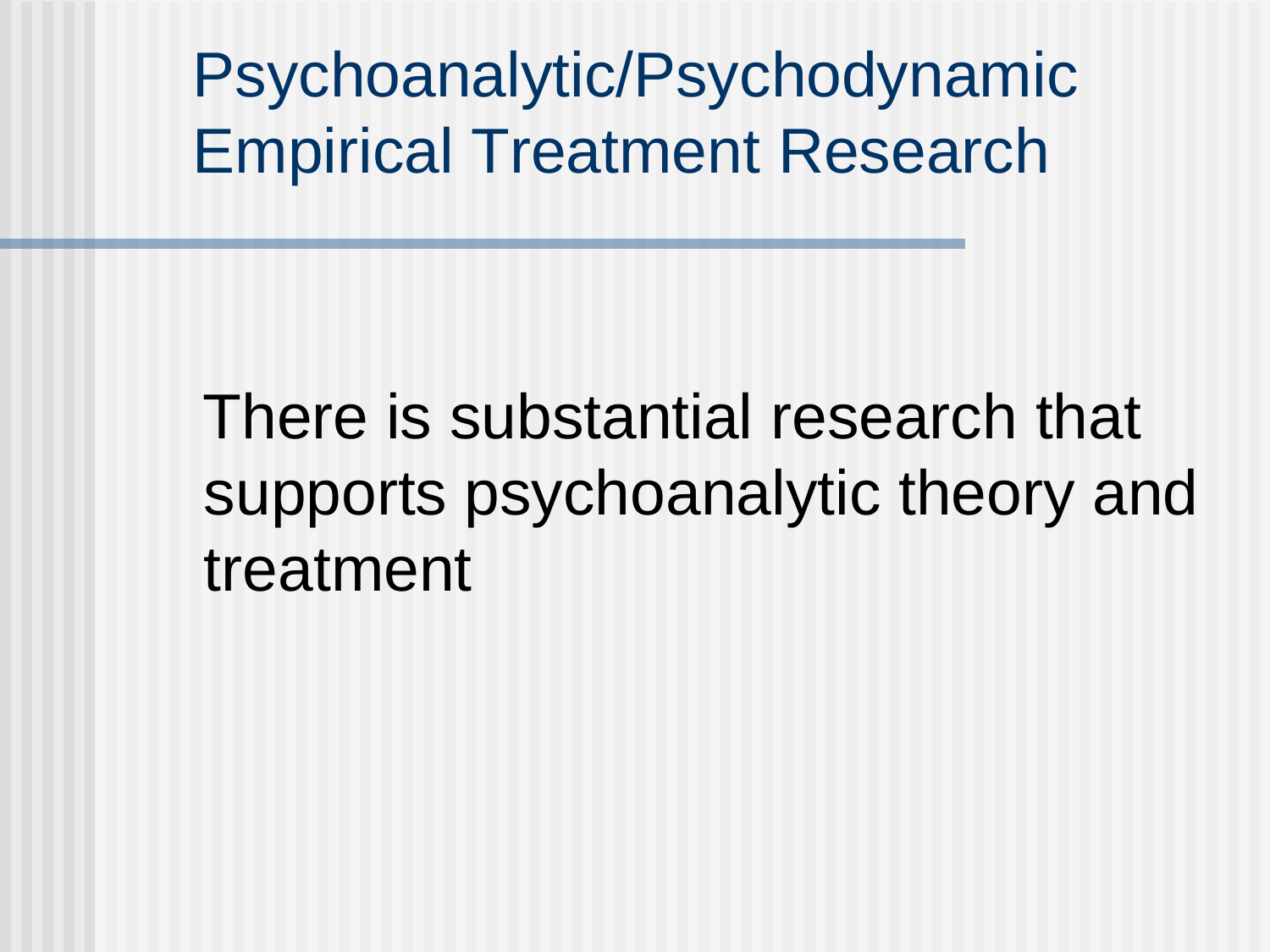**Milrod, et al (2007). A randomized controlled clinical trial of psychoanalytic psychotherapy for panic disorder. American Journal of Psychiatry, 164(2): 265-272.**

- **Profiled in the New York Times on February 7, 2007**
- 21 patients with Panic Disorder in twice-weekly psychodynamic psychotherapy for 12 weeks
- 16 of 21 patients experienced remission of panic and agoraphobia, along with remission of depression in treatment completers who were depressed
- **American Journal of Psychiatry's conclusion:** Psychodynamic psychotherapy appears to be a promising non-pharmacological treatment for Panic Disorder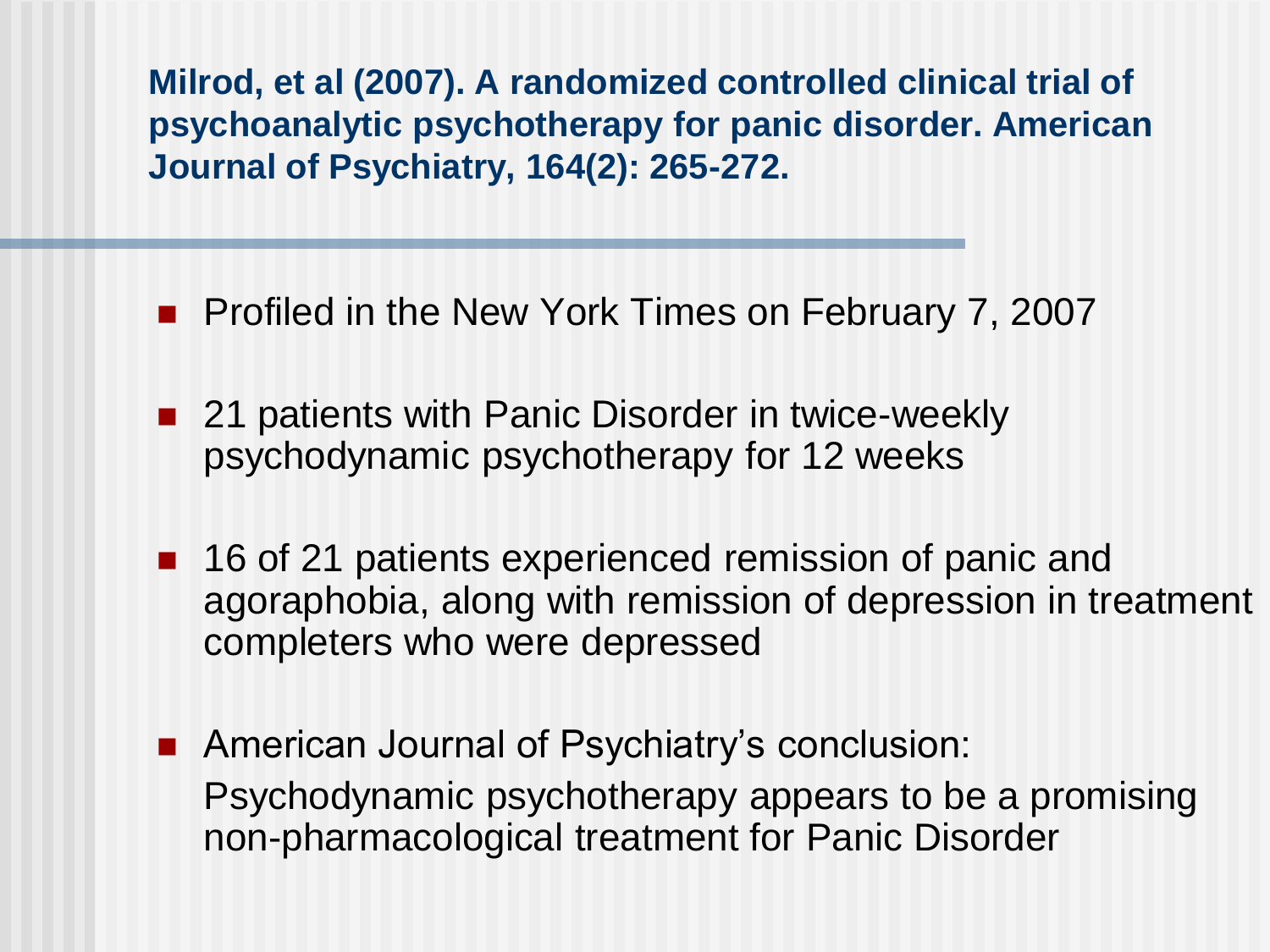**Leichsenring, F. (2005). Are psychodynamic and psychoanalytic therapies effective?** *International Journal of Psychoanalysis, 86,* **841-68***.*

At least one RCT providing evidence for the efficacy of psychodynamic psychotherapy was identified for:

- **Depressive disorders (4)**
- **Anxiety disorders (1)**
- **Post-traumatic stress disorder (1)**
- Somatoform disorder (4)
- **Bulimia nervosa (3)**
- Anorexia nervosa (2)
- Borderline personality disorder (2)
- Cluster C Personality disorder (1)
- Substance-related disorders (4)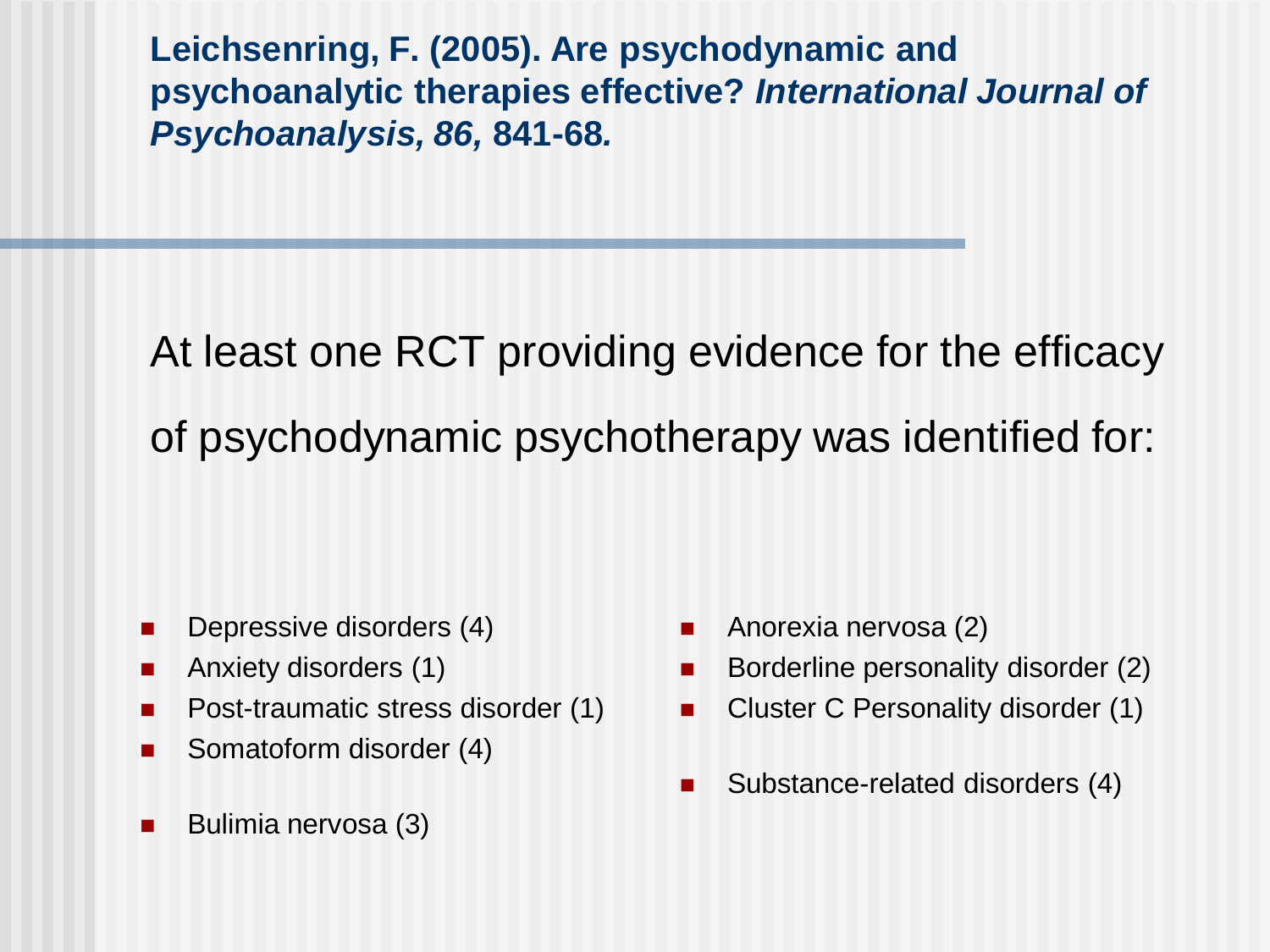**Leichsenring, F. (2001). Comparative effects of short-term psychodynamic psychotherapy and cognitive-behavioral therapy in depression: A meta-analytic approach.** *Clinical Psychology Review, 21***(3), 401-419.**

- 6 RCTs contrasting manualized CBT and short-term psychodynamic psychotherapy (STPP)
- No substantial difference only one of the studies suggested a possible superiority of CBT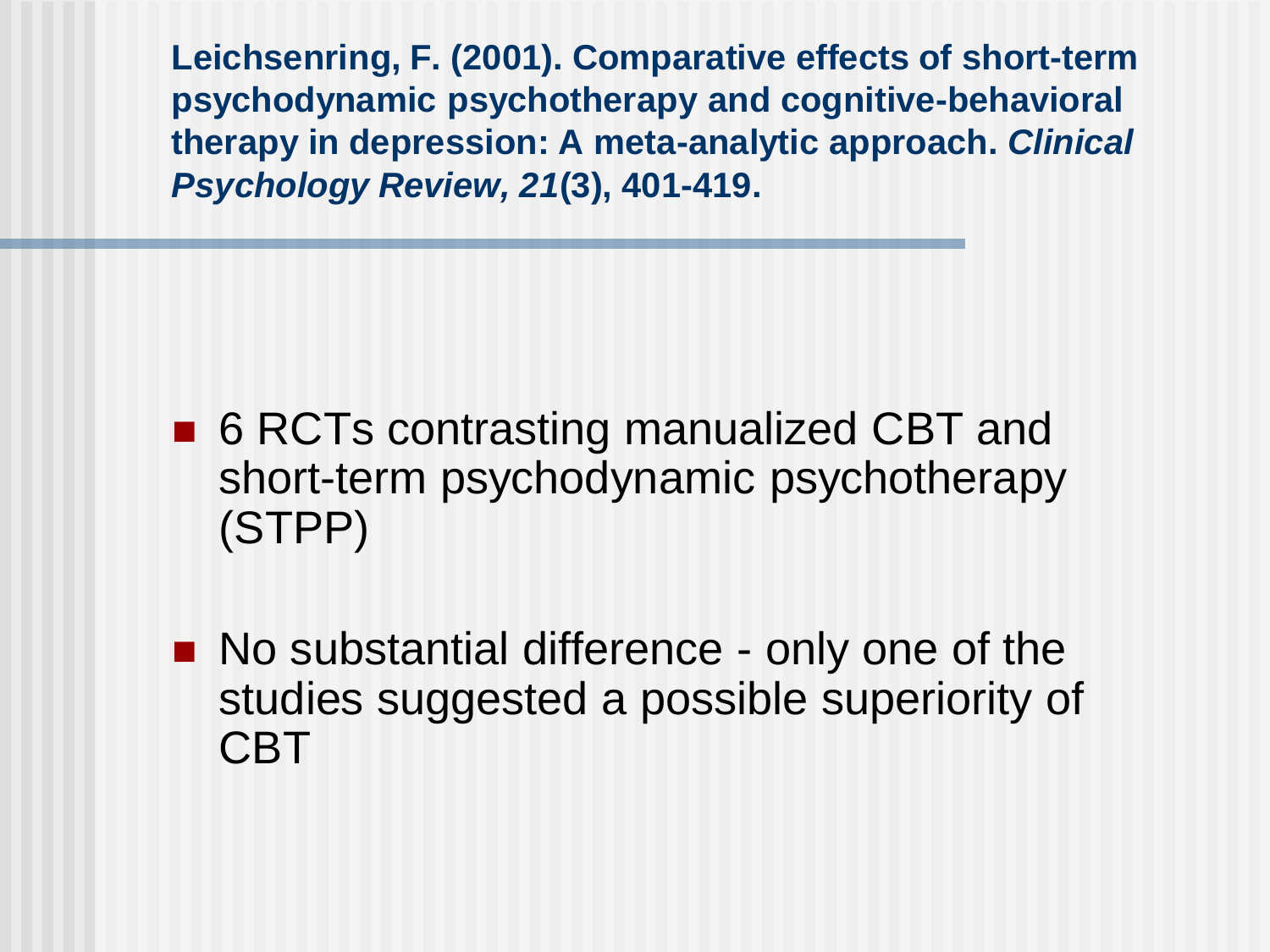**Fonagy, P., Roth, A., & Higgitt, A. (2005). The outcome of psychodynamic psychotherapy for psychological disorders.**  *Clinical Neuroscience Research, 4***, 367-377.**

- 20 published trials in which depressive and anxiety disorder symptoms were treated with psychodynamic psychotherapy
- **Psychodynamic psychotherapy has better** effectiveness in open trials or compared to waiting list or outpatient treatment in general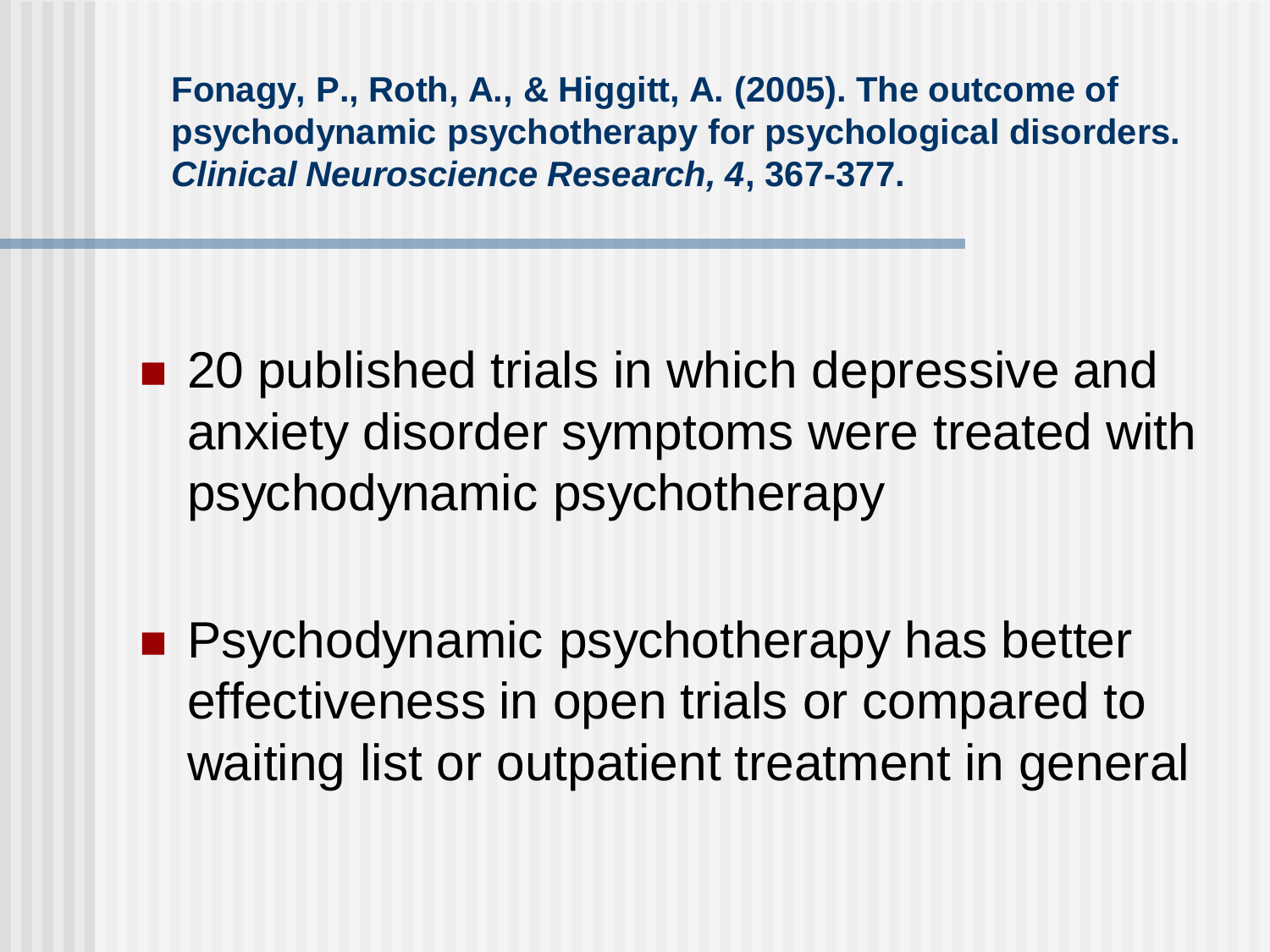**Beutel, M., Rasting, M., Stuhr, U., Ruger, B., & Leuzinger-Bohleber, M. (2004). Assessing the impact of psychoanalyses and long-term psychoanalytic psychotherapies on health care utilization and cost.** *Psychotherapy Research, 14,* **146-160.**

- Looked at 255 patients who had terminated their treatments with members of the German Psychoanalytic Association
- 70-80% of patients achieved good and stable psychic changes (average 6.5 years after ending)
- Qualitative analysis pointed to the value that patients continued to attach to their respective analytic experiences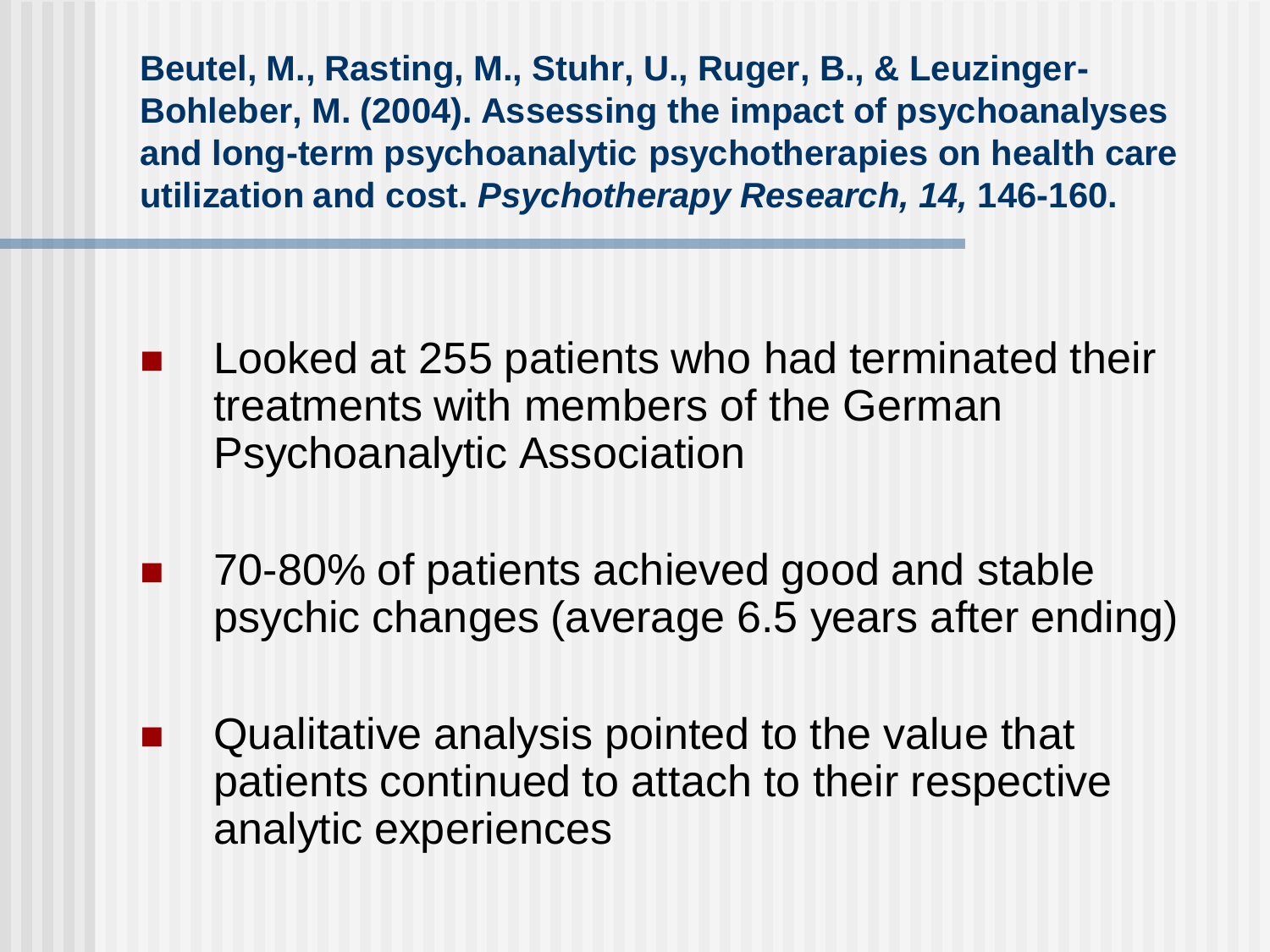**Sandell. R., et al. (2000). Varieties of long-term outcome among patients in psychoanalysis and long-term psychotherapy: A review of findings in The Stockholm Outcome of Psychoanalysis and Psychotherapy Project (STOPP).** *International Journal of Psychoanalysis, 81,* **921-942.**

- 331 patients in psychoanalytic psychotherapy and 74 patients in various phases of psychoanalysis
- **Improvement 3 years after treatment was positively** related to treatment frequency and duration
- **In follow-up, psychotherapy patients did not change** but those who had psychoanalysis continued to improve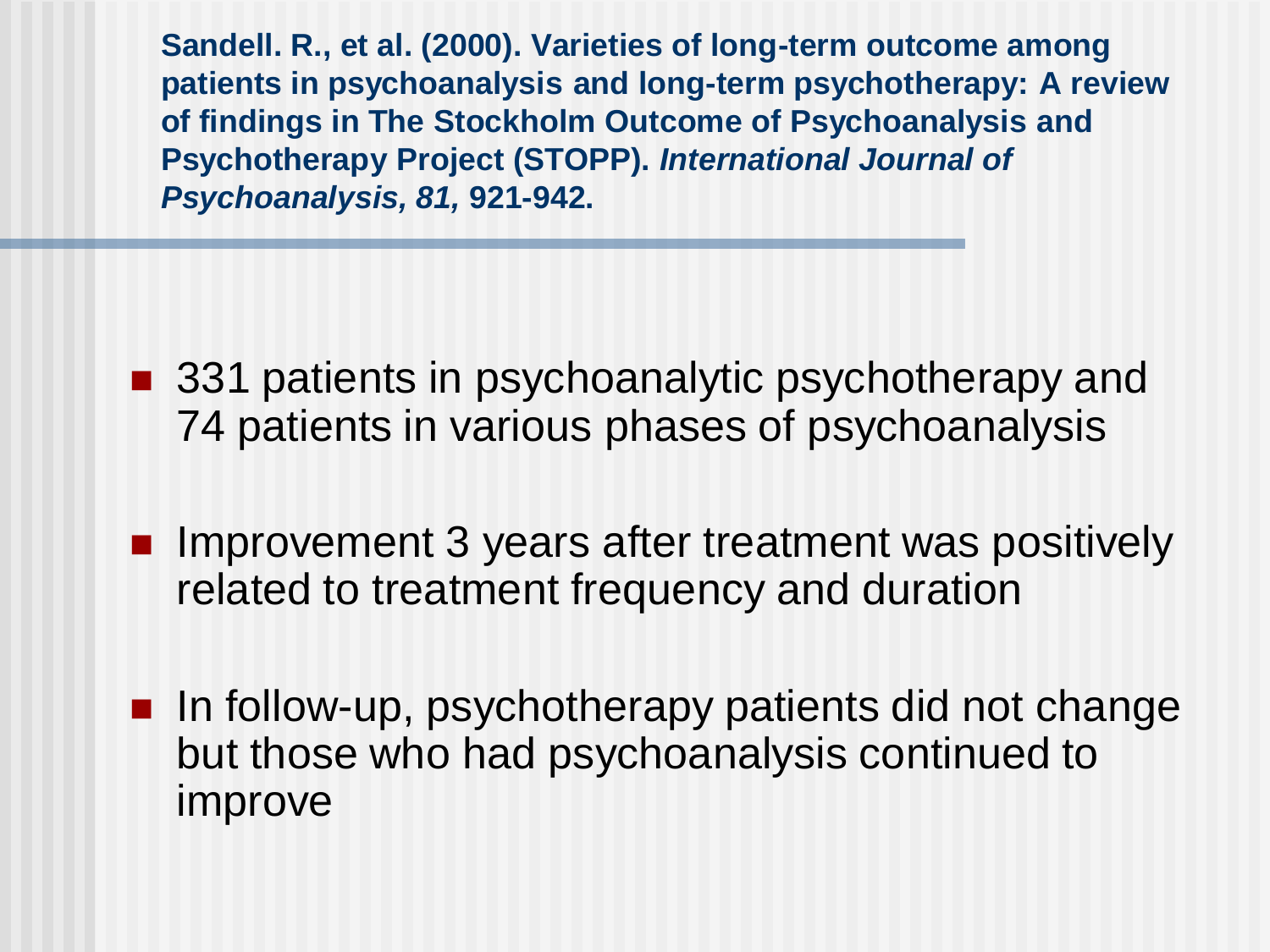# The role of psychoanalytic treatments

- When other treatment options have failed
- When treatment compliance is a problem
- **Pasychoanalytic therapies have the potential to** affect long-range vulnerability by altering the way the patient deals with stressors and therefore to make more enduring changes

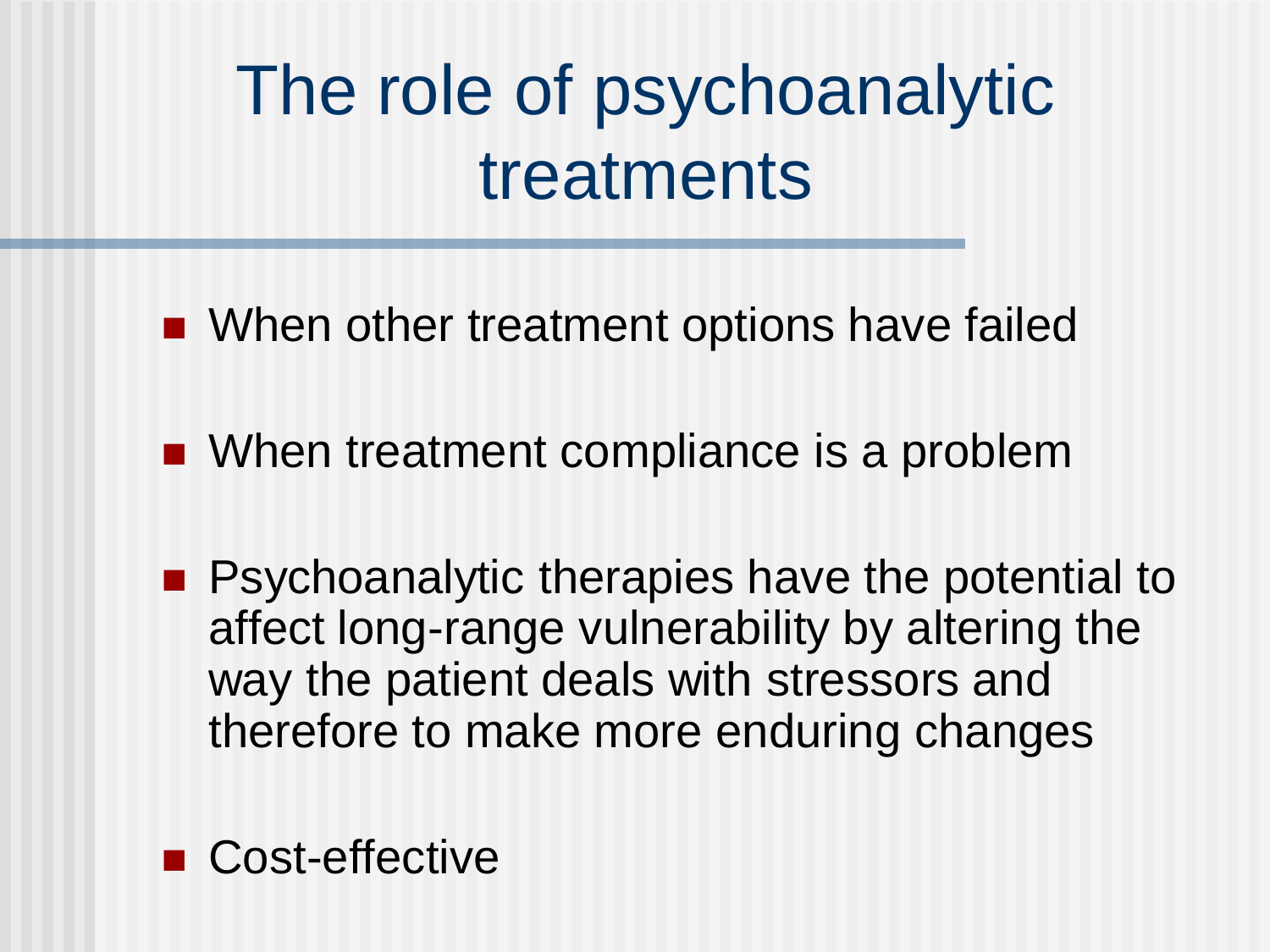**Guthrie et al. (1999). Cost-effectiveness of brief psychodynamicinterpersonal therapy in high utilizers of psychiatric services.**  *Archives of General Psychiatry, 56,* **519–526.**

- 110 patients randomly placed in either 8 weekly psychodynamic psychotherapy sessions or treatment as usual
- **Psychotherapy patients had significantly better** improvement in distress and social functioning
- Baseline treatment costs were similar, but the therapy patients showed significant reductions in the cost of health care utilization in the 6 months after treatment, and psychotherapy costs were recouped within 6 months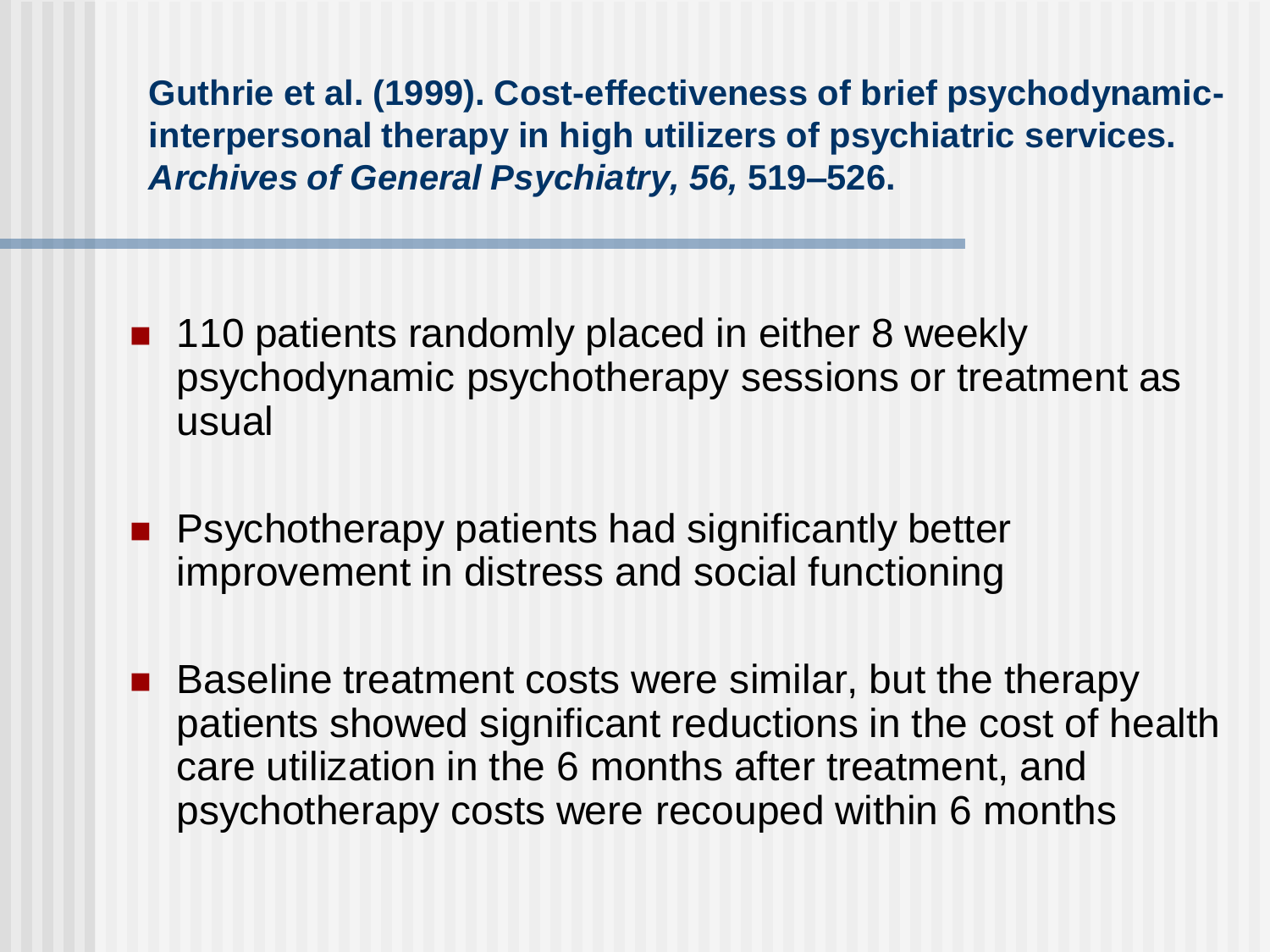Empirical studies that support key areas of psychoanalytic theory, such as:

**Unconscious motivation** 

- **Ambivalence and conflict**
- **Unconscious affective processes**

**The influence of historical relationships,** such as childhood experiences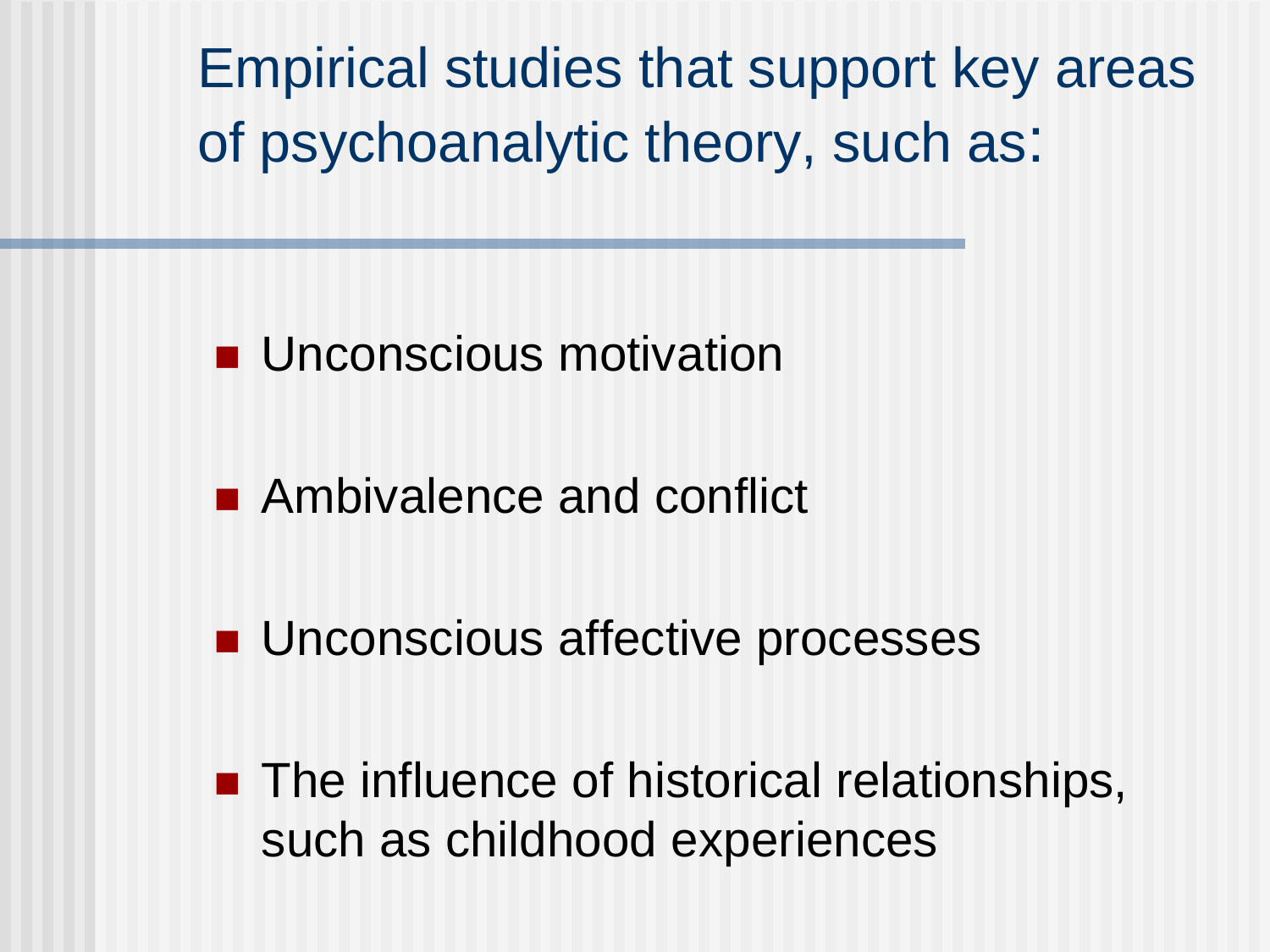### The concept of unconscious motivation

- Consciousness is a recent development superimposed on an information processing system that worked well for millions of years
- Our culture highly privileges and pays attention to consciousness and free will
- Our ancestors successfully navigated complicated situations and relationships using resources and abilities other than individual consciousness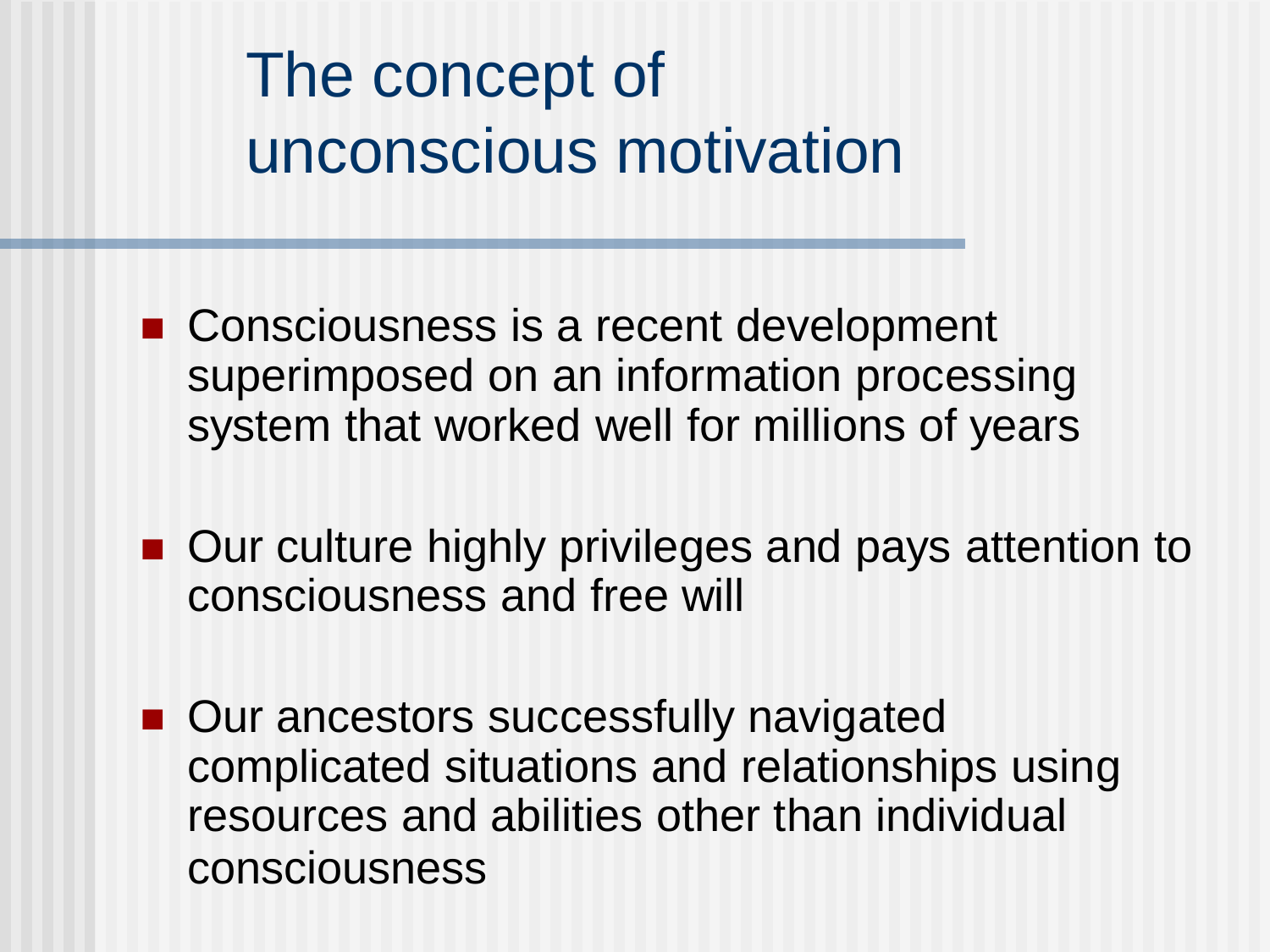Examples of research on unconscious motivation

■ The Swiss neurologist Edouard Claparede concealed a pin between his fingers and shook hands with a patient suffering from Korsakoff's disorder

**Upon meeting again the patient didn't** recognize Claperede, but was unwilling to shake his hand despite not knowing why (Cowey, 1991)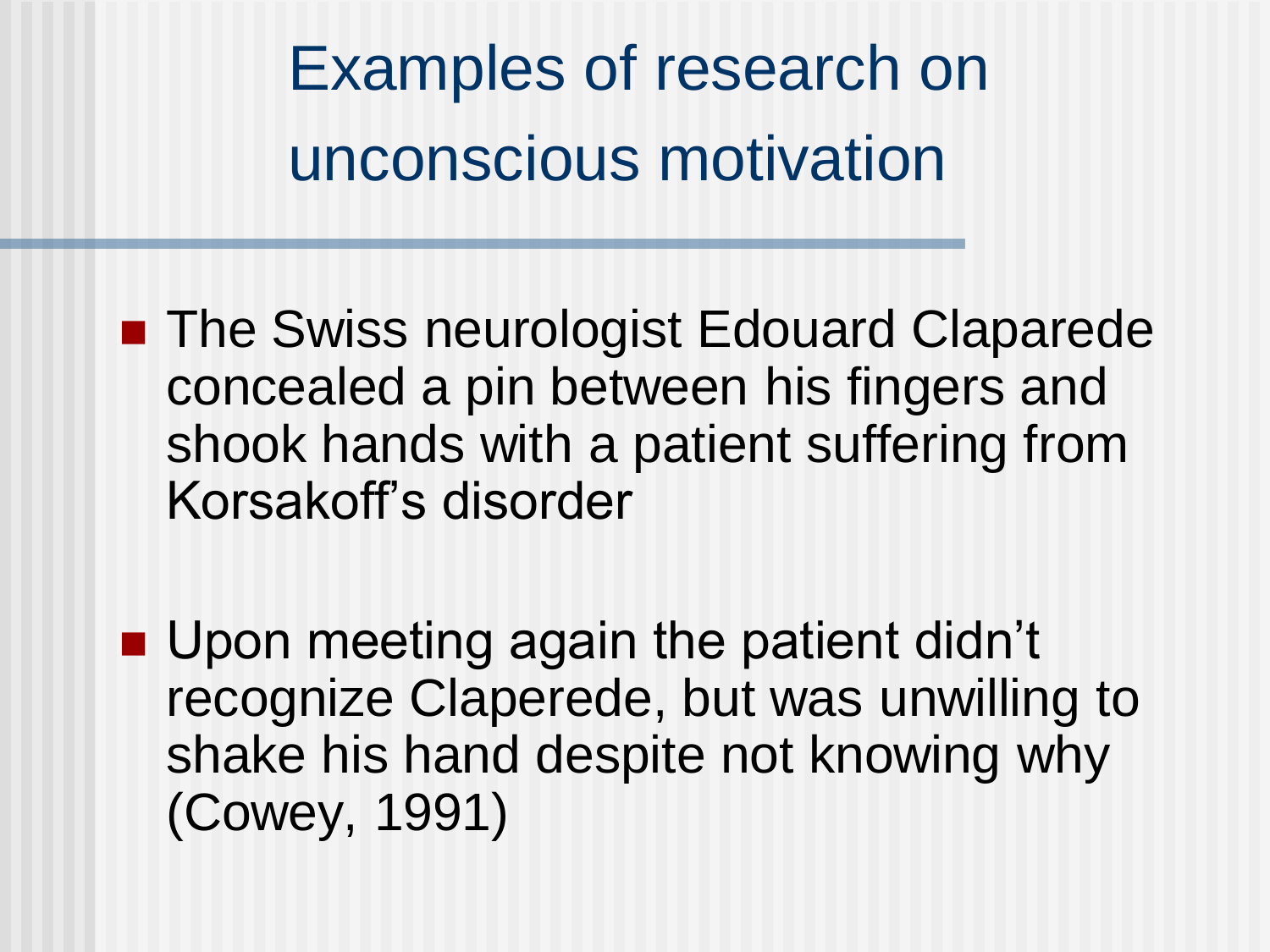**Bargh, J. A. (1997). The automaticity of everyday life. In R. S. Wyer, Jr. (Ed.),** *The automaticity of everyday life: Advances in social cognition* **(Vol. 10, pp. 1-61). Mahwah, NJ: Erlbaum.**

- Participants were primed with words relating to either achievement (e.g. strive) or affiliation (e.g. friend)
- **Participants were paired with an incompetent partner to** solve a challenging puzzle
- Success would humiliate the partner, while not being successful would protect their partner's self-esteem
- Participants who had been primed with achievement words outperformed participants primed with affiliation words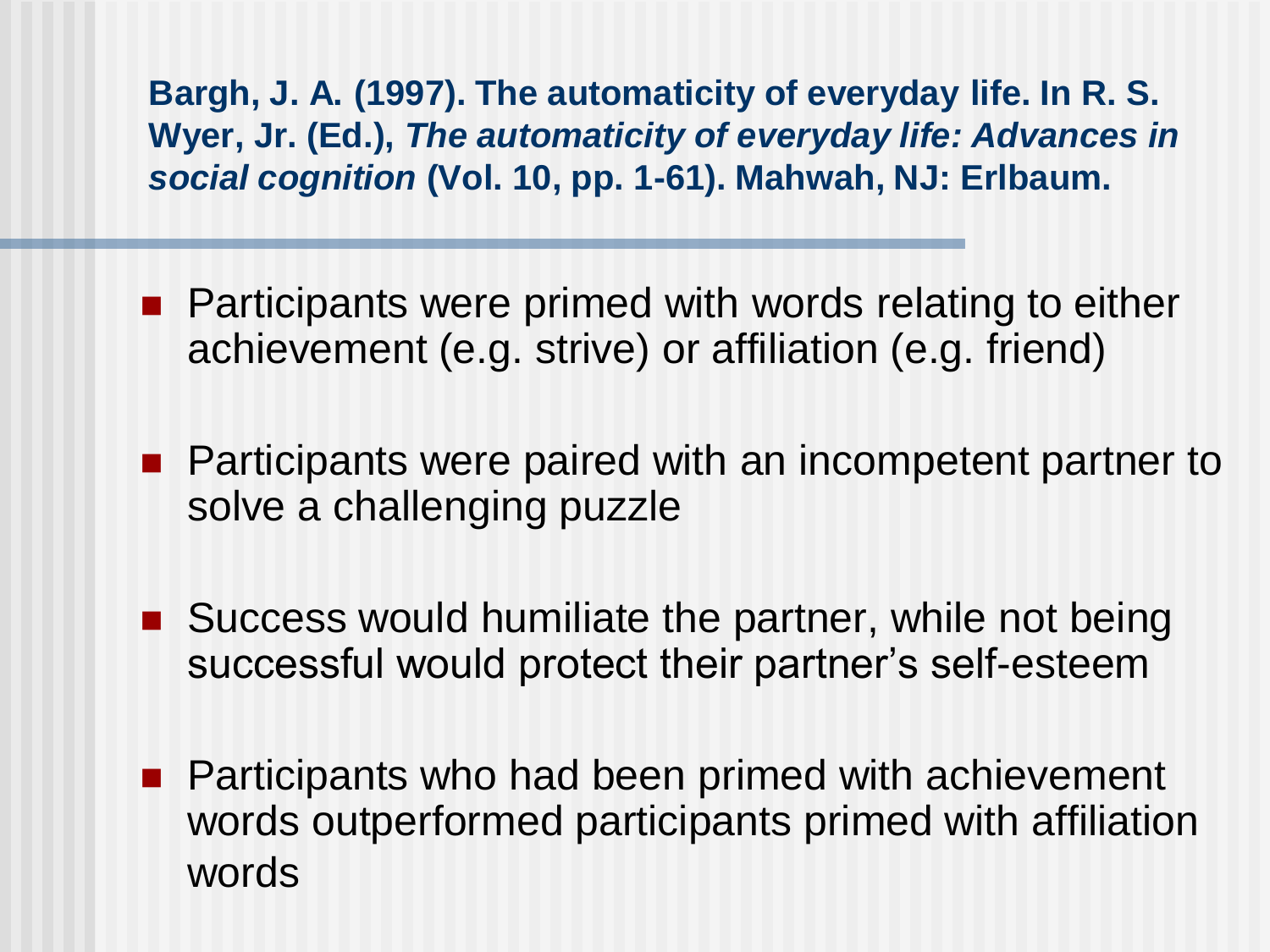## The concepts of ambivalence and conflict

**Figure 1.5 Figure 1.5 Figure 1.5 Figure 1.5 Figure 1.5 Figure 1.5 Figure 1.5 Figure 1.5 Figure 1.5 Figure 1.5 Figure 1.5 Figure 1.5 Figure 1.5 Figure 1.5 Figure 1.5 Figure 1.5 Figure 1.5 Figure 1.5 Figure 1.5 Figure 1.5 F** processes can proceed in parallel, which is similar to contemporary connectionist or parallel distributed processing (PDP) models in cognitive science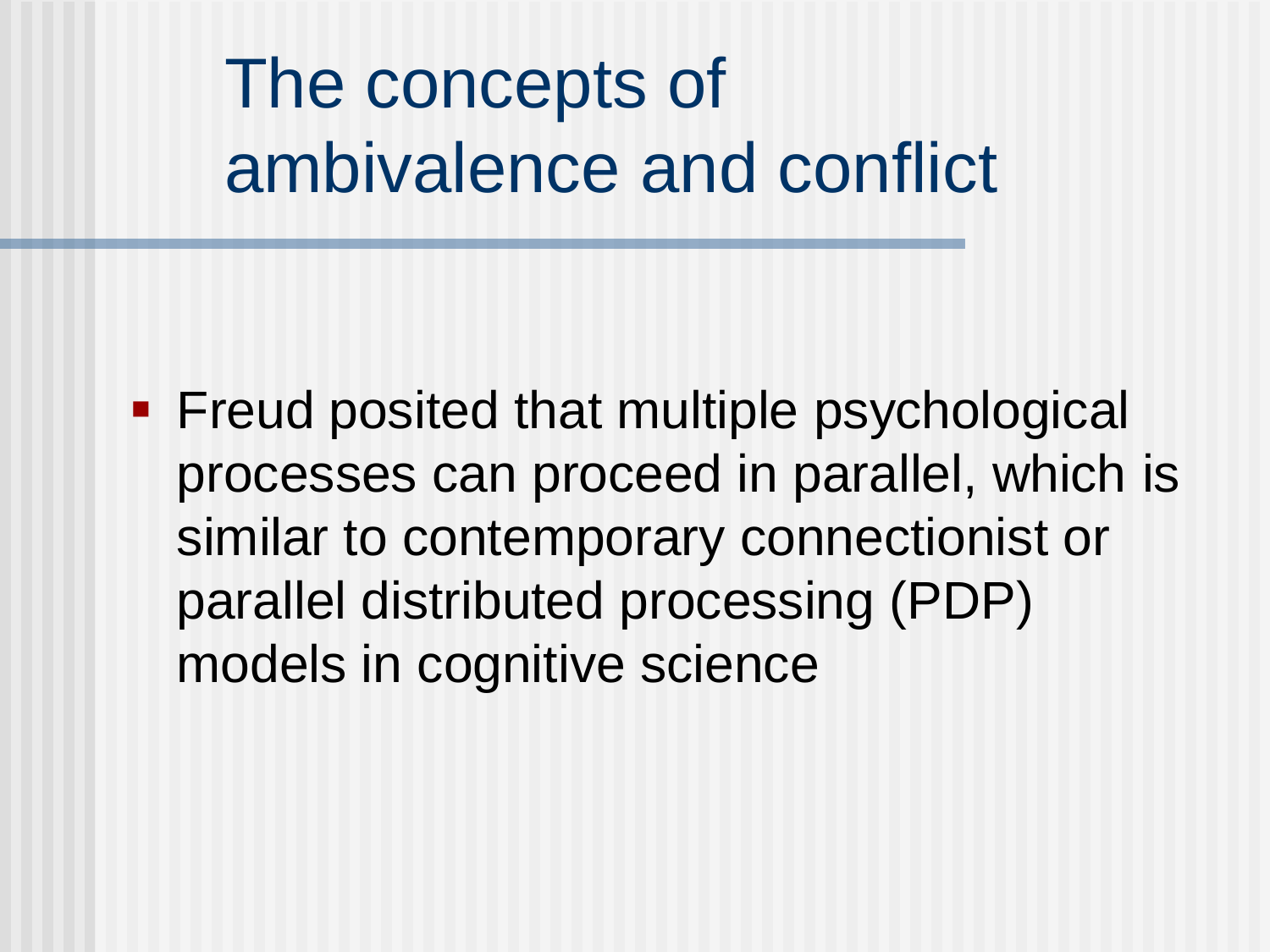**Emmons, R. & King, L. A. (1988). Conflict among personal strivings: Immediate and long-term implications for psychological and physical well-being.** *Journal of Personality and Social Psychology, 54,* **1040-1048.**

- Students listed 15 personal goals then rated how much each goal conflicted with other goals
- A matrix of their ratings was used to create a mean index of level of conflict for each student
- Students also reported how much they thought success in attaining the goal would lead to some conflict
- **Dependent variables included daily mood reports** taken twice a day over 21 consecutive days and reports of somatic complaints
- Conflict and ambivalence correlated significantly with reported emotions and somatic complaints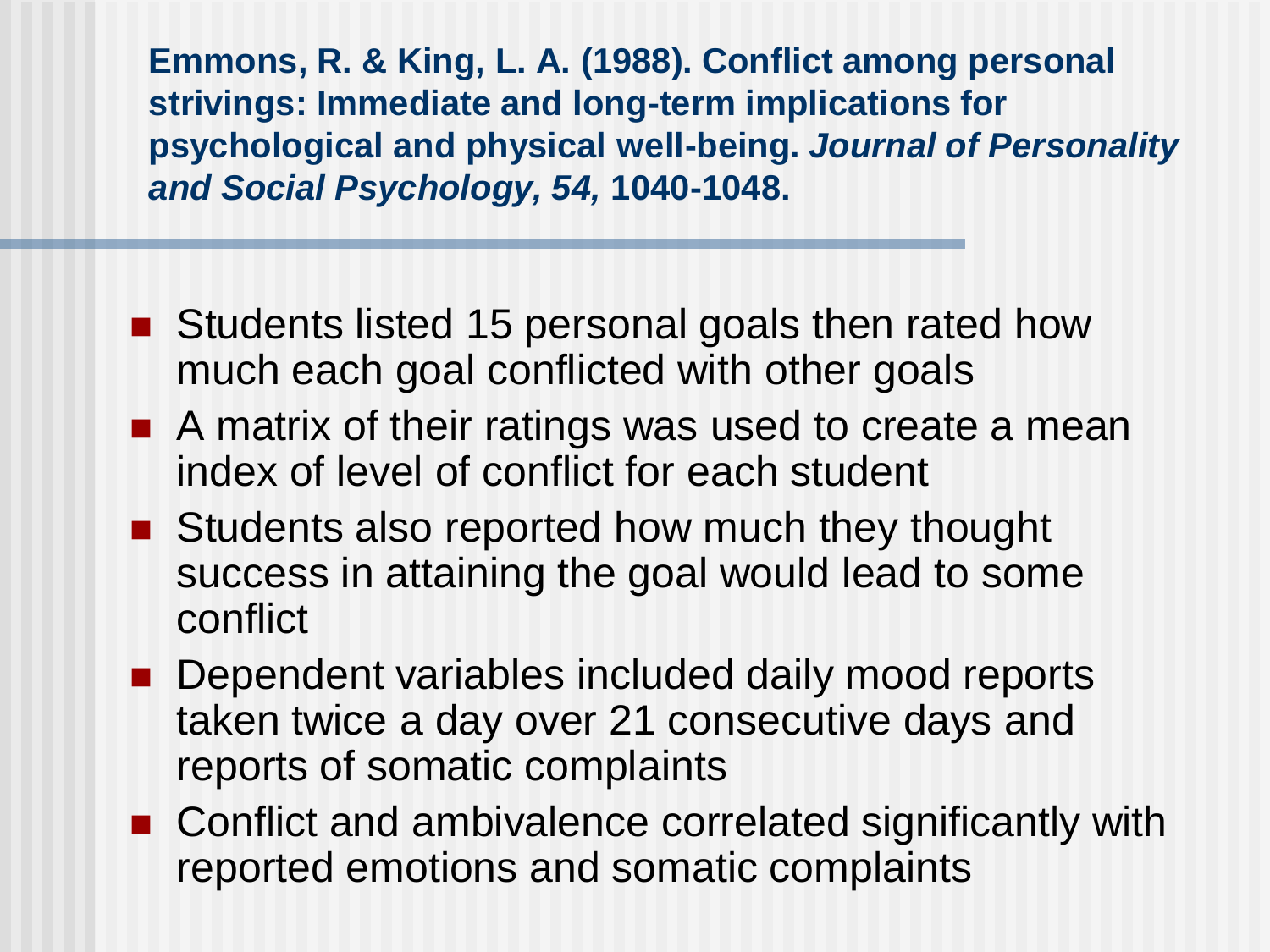The concept of unconscious affective processes

**- This fundamental psychoanalytic** principle means that people can feel things without knowing they feel them and they can act on feelings of which they are unaware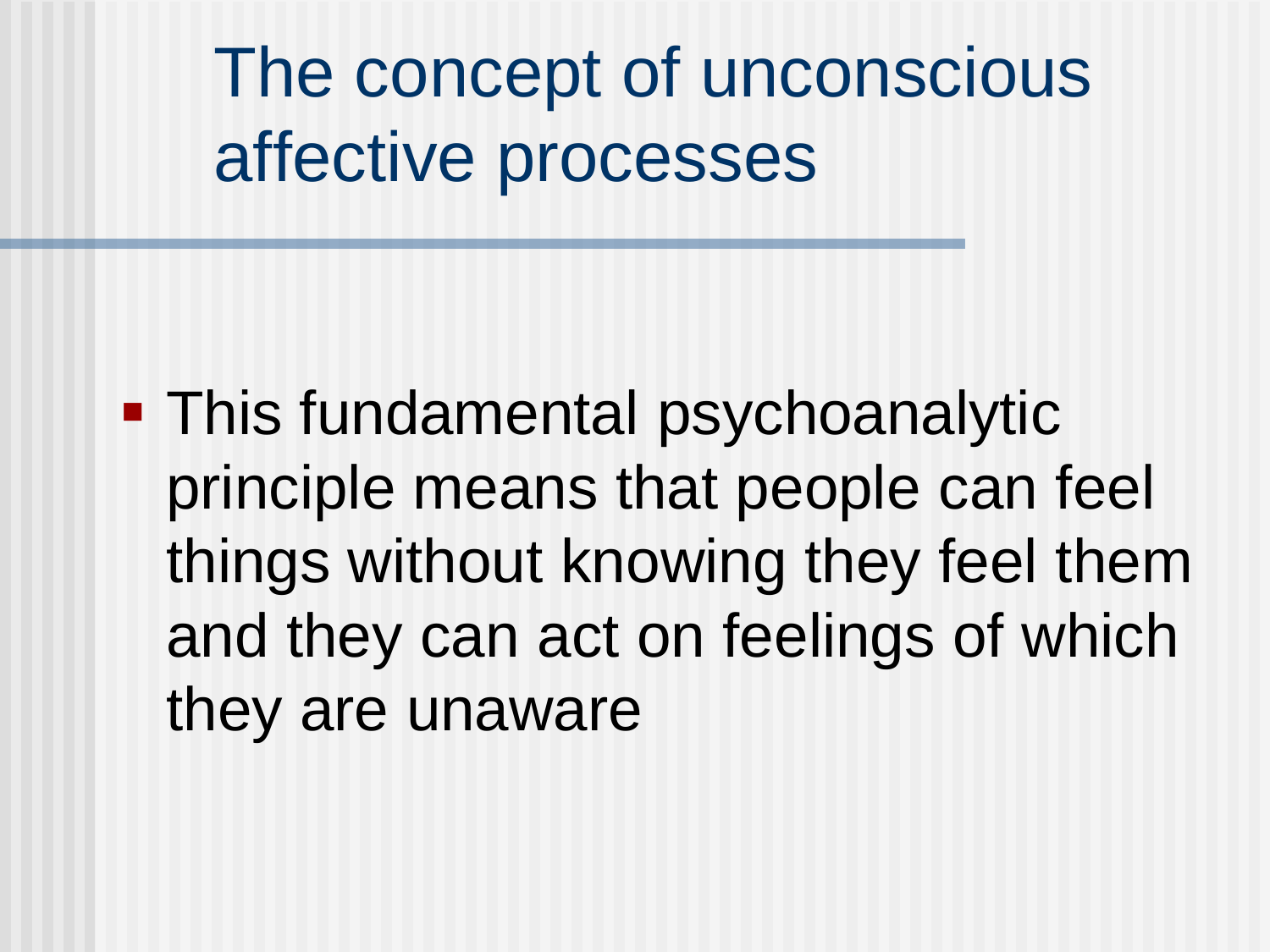**Bruyer, R. (1991). Covert face recognition in prosopagnosia: A review.** *Brain and Cognition, 15,* **223-235.**

 $\blacksquare$  Individuals with prosopagnosia, who lose the capacity to discriminate faces, consciously may show differentiated electrophysiological responses to familiar versus unfamiliar faces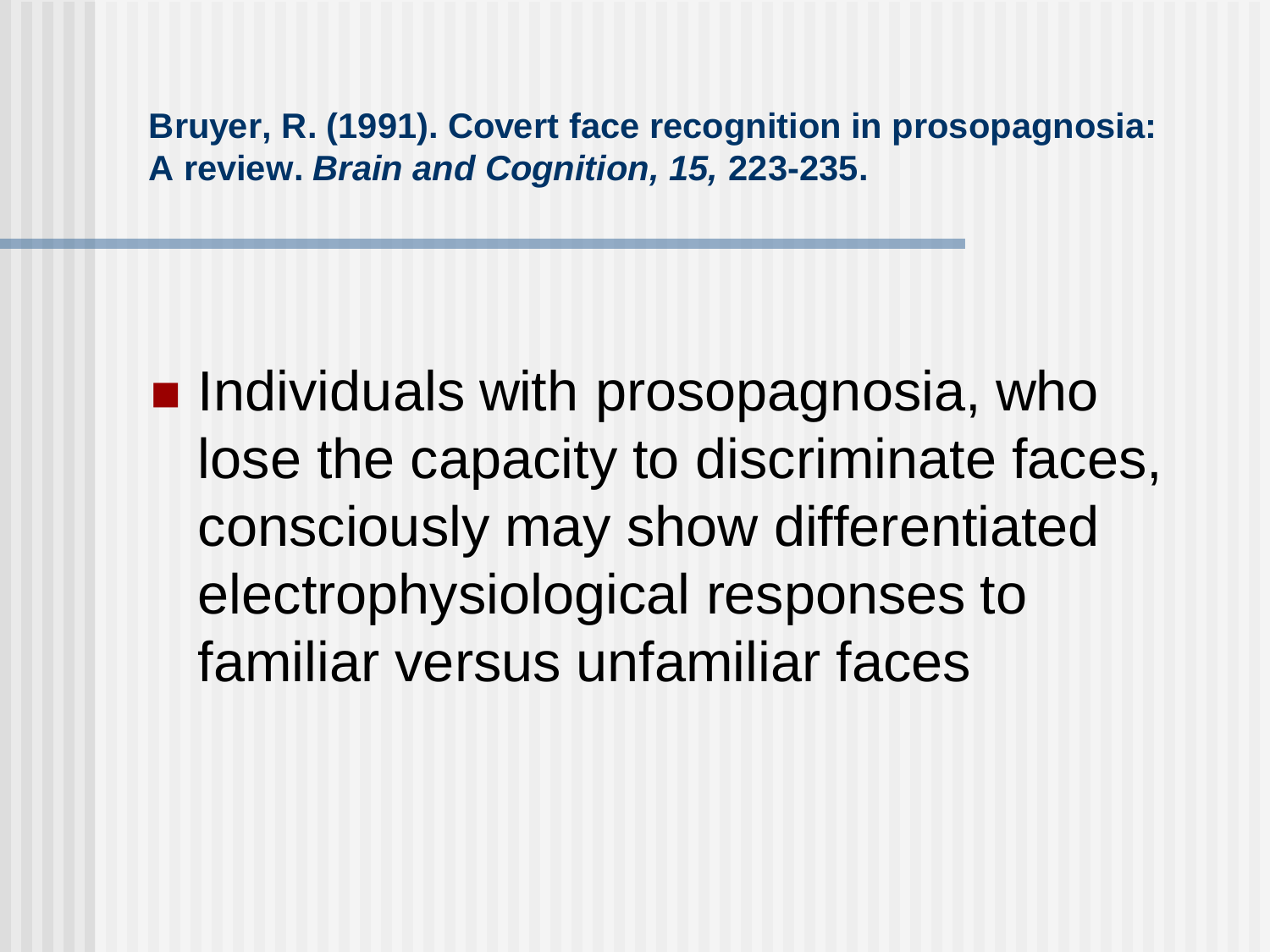**Wegner, D., Shortt, J., Blake, A. W., & Page, M. S. (1990). The suppression of exciting thoughts.** *Journal of Personality and Social Psychology, 58,* **409-418.**

- **Participants who were instructed to suppress an exciting** thought about sex remained psychophysiologically aroused even while the thought was outside of their awareness
- They remained as aroused as participants instructed to actually think about the sexual thought
- **Those instructed to suppress the thought did not habituate** to it so that when the sexual thought returned they showed physiological arousal again
- **This suggests that affect-laden thoughts kept from** consciousness may continue to have an affective press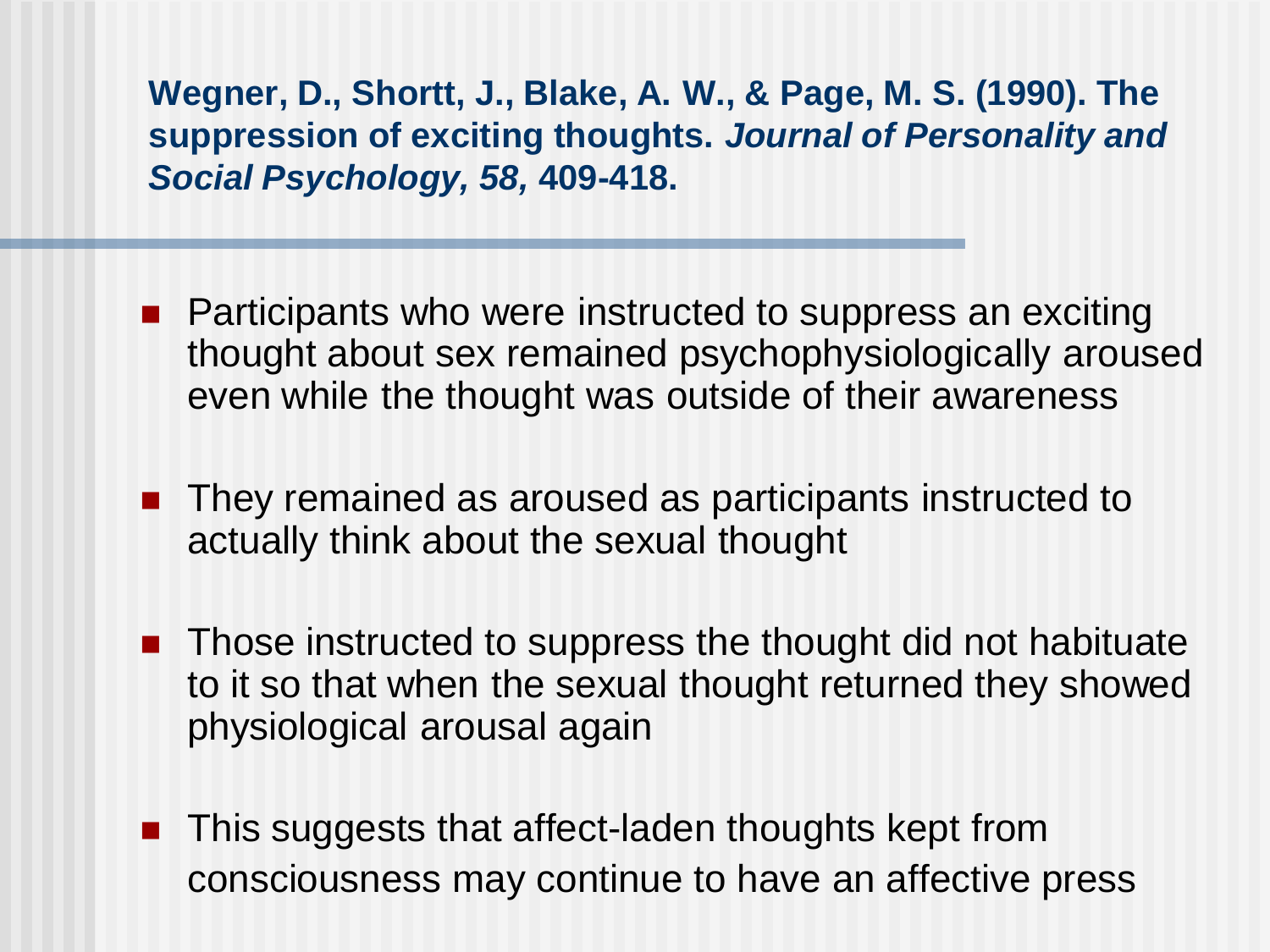#### Transference: The influence of historical (e.g. childhood relationships) on current relationships

- One primary psychoanalytic idea is that of "transference," which simply means that early relationship templates color how people see and interact in the world as adults.
- This idea is cogently captured in Wordsworth's oft quoted phrase, "The child is the father of the man"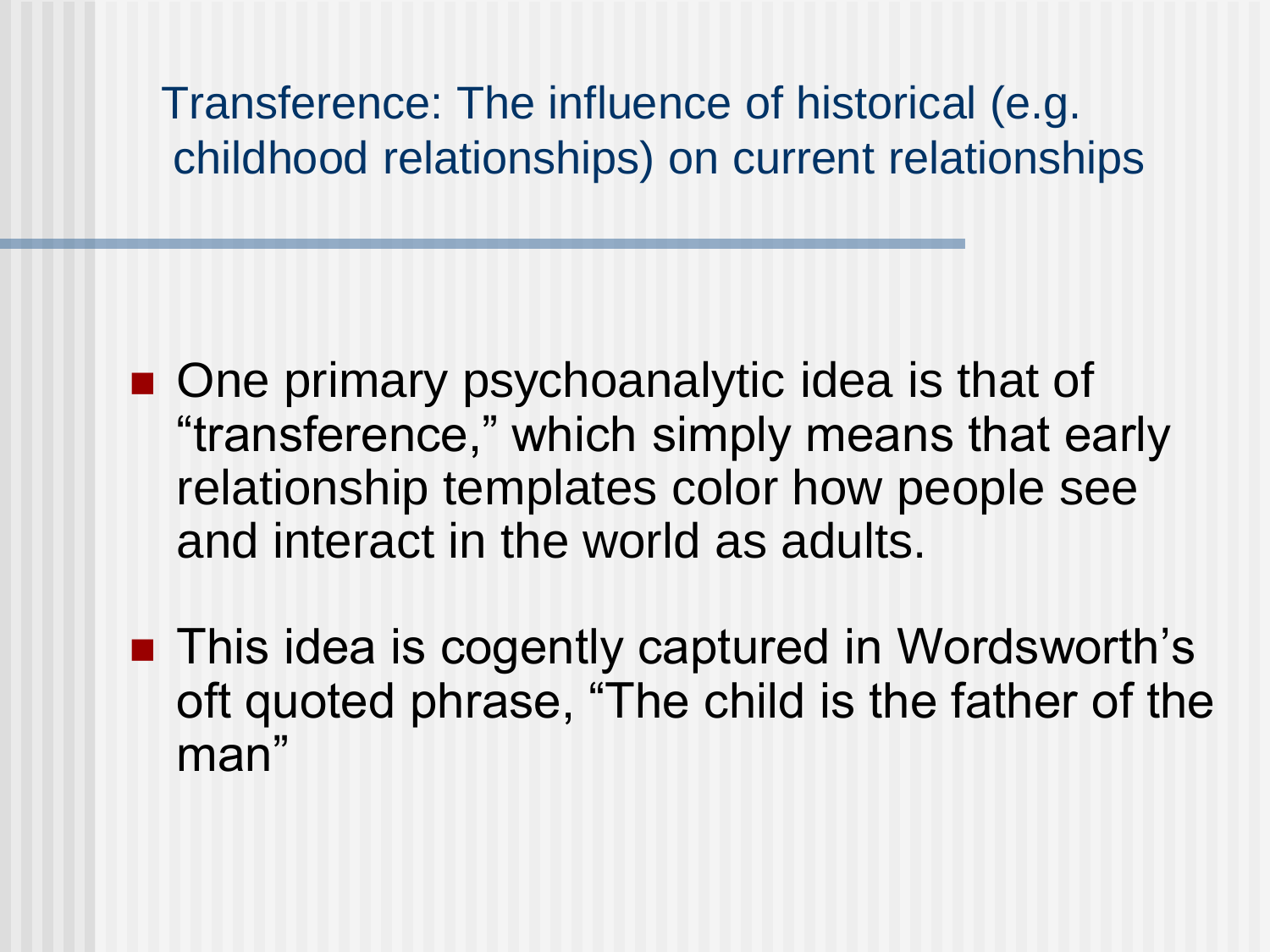# Attachment Theory

- Attachment styles are significantly influenced by early child/caregiver interactions
- Attachment style significantly affects social adjustment and personality
- **The mother's responsiveness has shown to be the** greatest predictor for the child's style of attachment
- The predictive power of the mother's as opposed to the father's - attachment style refutes an exclusively genetic explanation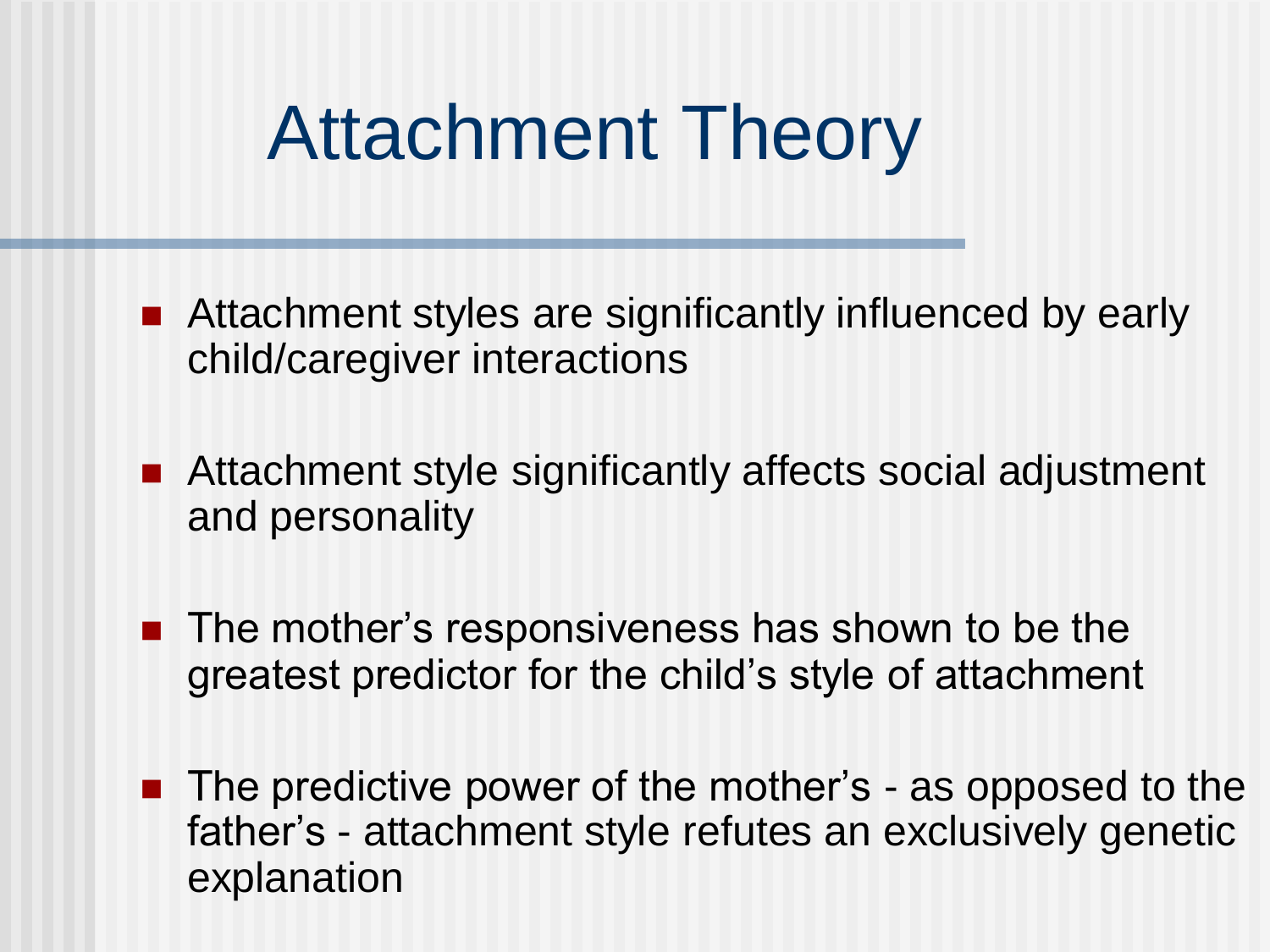**Andersen, S., & Cole, S. W. (1990). "Do I know you?" The role of significant others in social perception.** *Journal of Personality and Social Psychology, 59,* **384-399.**

- **Participants were asked to provide a description of** significant others and descriptions were embedded in narratives about fictional characters
- The participants wrongly attributed traits to the characters that stemmed from their templates, but were not originally part of the character's description
- **IF In the words of these researchers, "The transference"** process is a basic mechanism by which the past comes to play a role in the present and it depends on relatively automatic social cognitive processes"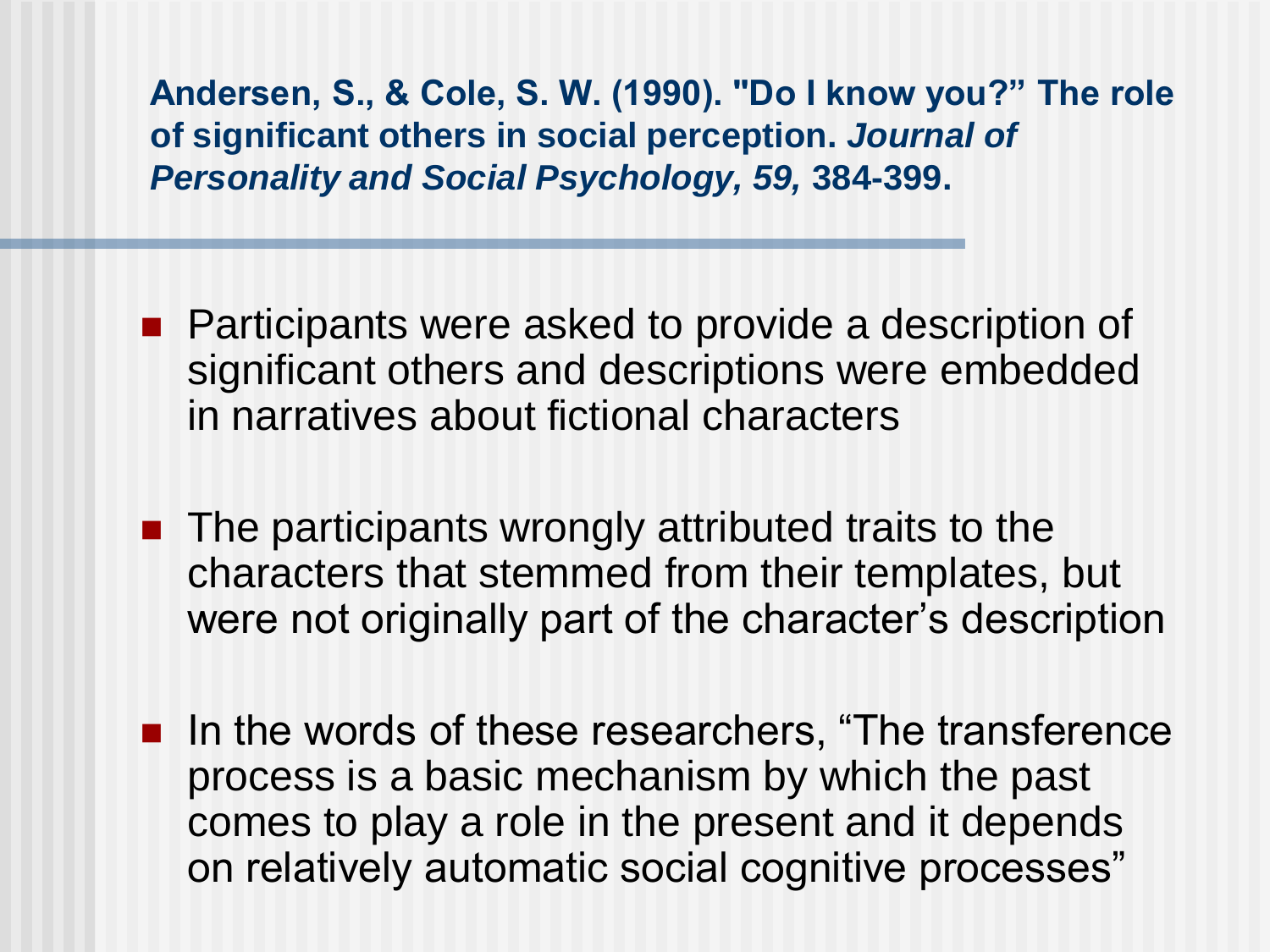**Mickelson, K. D., Kessler, R. C. & Shaver, P. R. (1997). Adult attachment in a nationally representative sample.** *Journal of Personality and Social Psychology, 73,* **1092-1106.**

■ In a non-clinical sample of 5,000 adults a history of parental loss and separation was associated with higher ratings of insecure attachment and lower attachment security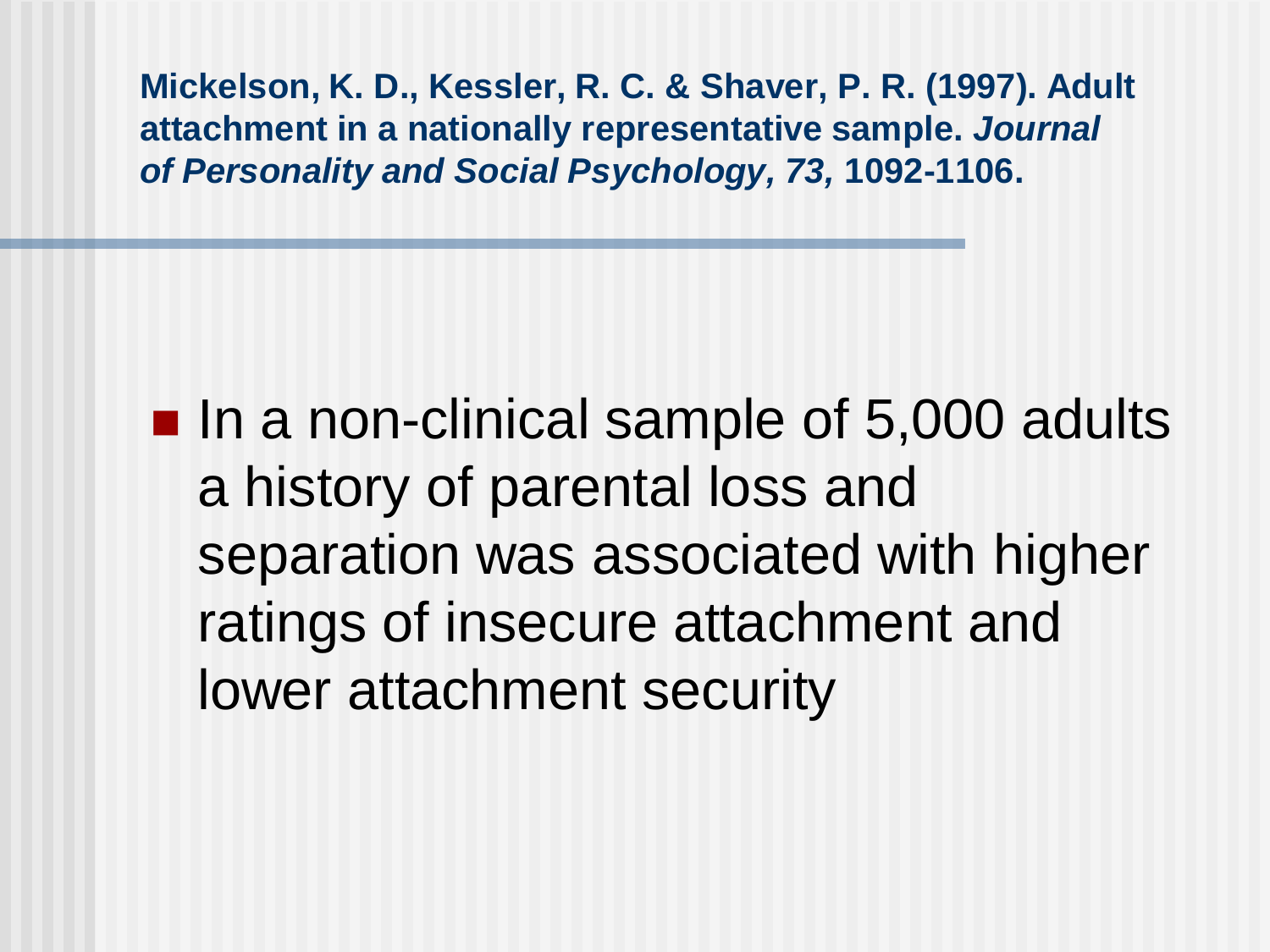**Boudewyn, A., & Liem, J. (1995). Childhood sexual abuse as a precursor to depression and self-destructive behavior in adulthood.** *Journal of Traumatic Stress, 8,* **445-459.**

■ Childhood sexual abuse rendered adults susceptible to a number of mental health problems, including depression, anxiety, suicidality, and self-destructiveness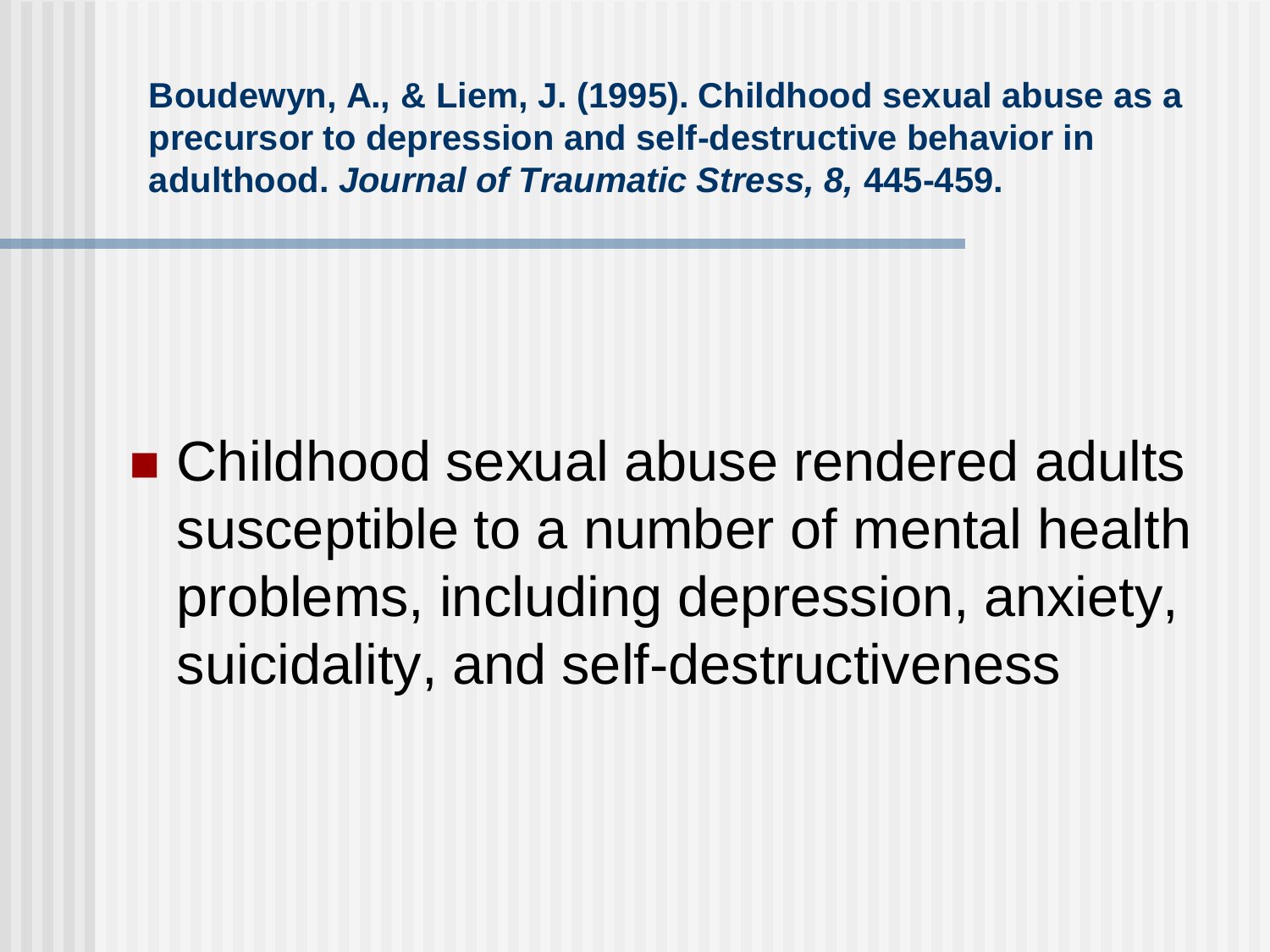These are only a few of hundreds of studies, mostly in the fields of cognitive science and social psychology, that substantiate many psychoanalytic ideas

> \*For an excellent and more complete overview see: Westen, D. (1998). *The scientific legacy of Sigmund Freud: Toward a psychodynamically informed psychological science*. Psychological Bulletin. 124(3):333-371.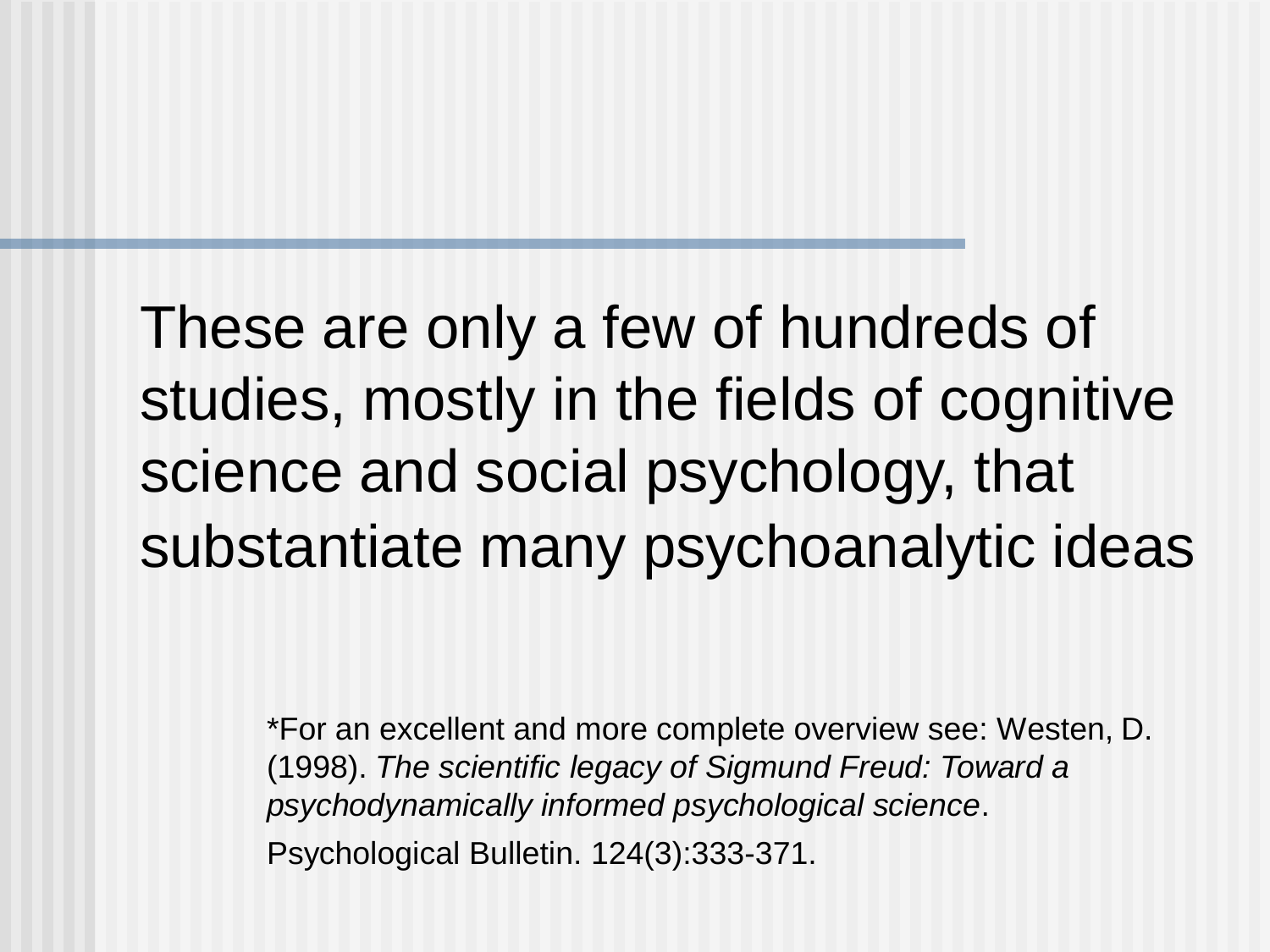Other psychotherapy models have appropriated psychoanalytic theory without proper crediting. Examples:

- All talking therapies
- $\blacksquare$  Trauma theories
- Therapeutic alliance (CBT, IPT, and others)
- Childhood/developmental models
- Defense mechanisms (social psychology, cognitive science)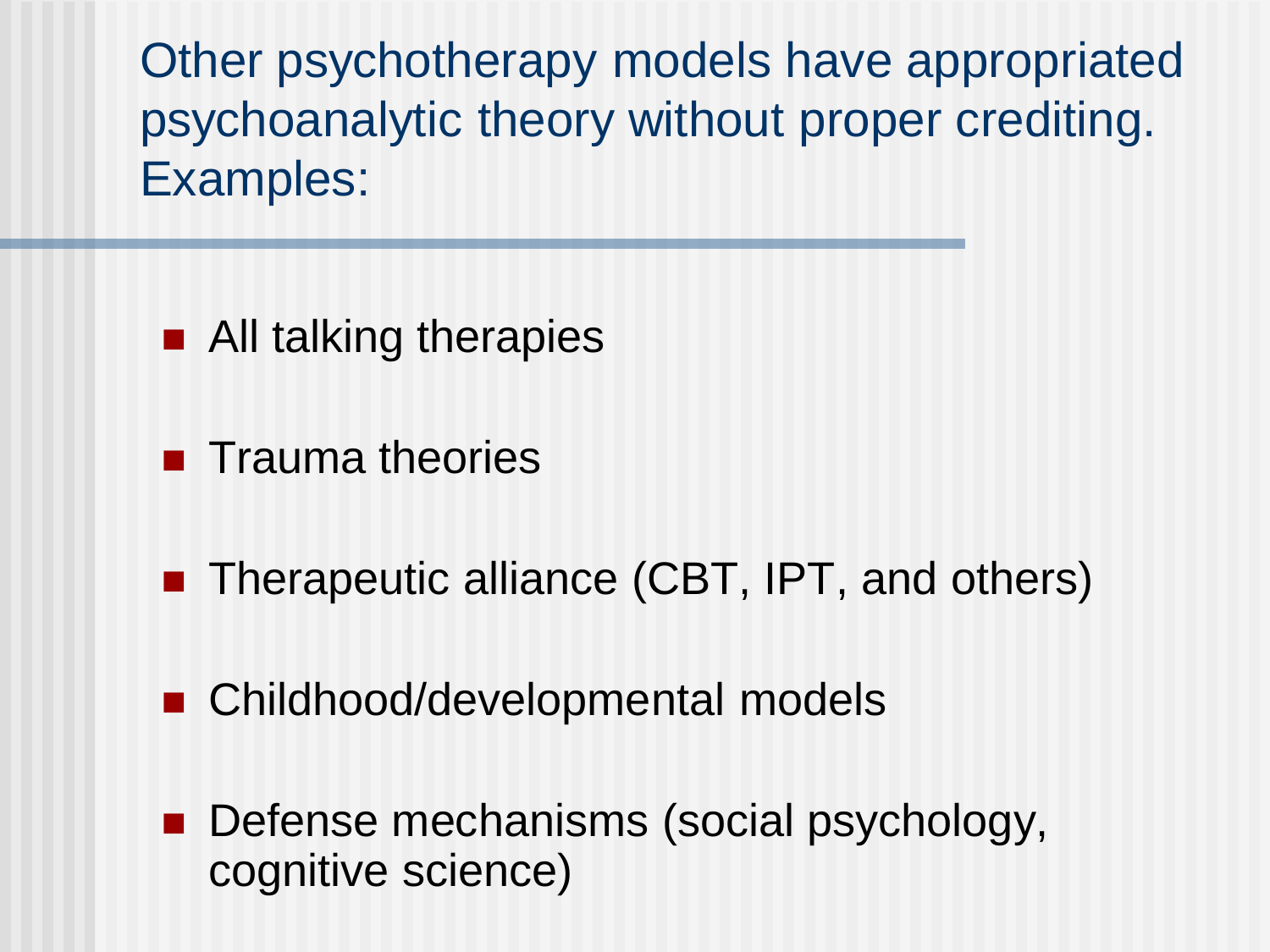### Why the myths about and misunderstandings of psychoanalysis?

- The dearth of affiliations between psychoanalytic institutes and universities
- The insularity of psychoanalytic institutes
- The historical under-emphasis of empirical research within psychoanalytic institutes – some legitimate challenges in collecting research, but much of it has to do with a dismissal of research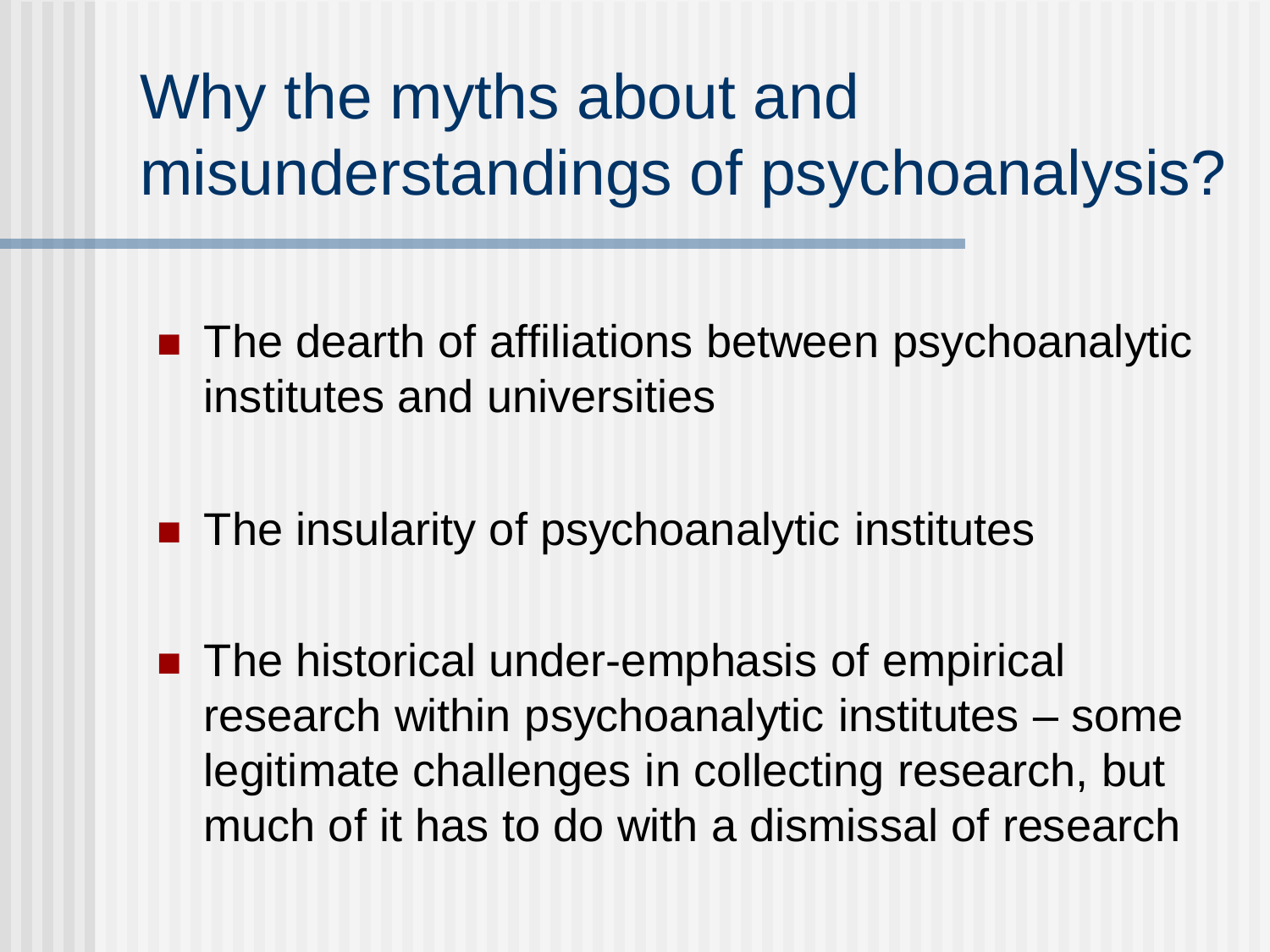# Why does psychoanalysis attract so much criticism?

- **Ethnocentricity of some theorists**
- Unwavering belief, by some clinicians, in the analyst's privileged perspective
- Discomfort with sexual, aggressive, and dependent aspects of human nature
- Historical pathologizing of diversity
- Concretization of theories (e.g. penis envy)
- Discomfort with the idea of the unconscious
- Feared subversive impact of psychoanalytic theory